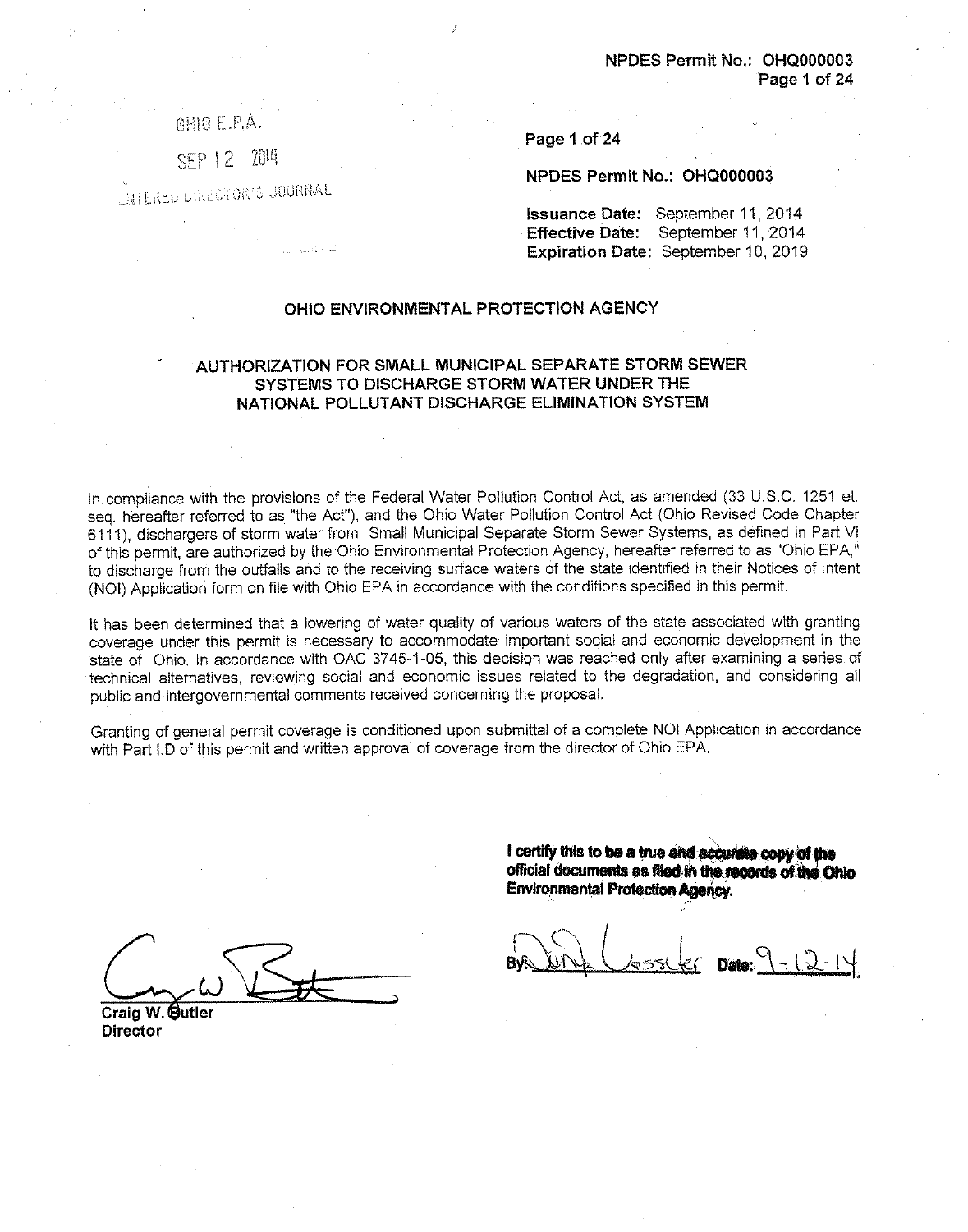## **TABLE OF CONTENTS**

- PART I. COVERAGE UNDER THIS PERMIT
	- A. Permit Area
	- B. Eligibility
	- C. Limitations on Coverage
	- D. Obtaining Authorization

## PART II. NOTICE OF INTENT REQUIREMENTS

- A. Deadlines for Notification
- B. Where to Submit
- C. Co-Permittees Under a Single NOI

## PART III. STORM WATER MANAGEMENT PROGRAMS

- A. Requirements
- B. Minimum Control Measures
- C. Sharing Responsibility
- D. Reviewing and Updating Storm Water Management Programs

## PART IV. EVALUATING, RECORD KEEPING AND REPORTING

- A. Evaluating
- B. Record Keeping
- C. Reporting

# PART V. STANDARD PERMIT CONDITIONS

- A. Duty to Comply
- B. Continuation of the Expired General Permit
- C. Need to Halt or Reduce Activity Not a Defense
- D. Duty to Mitigate
- E. Duty to Provide Information
- F. Other Information
- G. Signatory Requirements
- H. Property Rights
- I. Proper Operation and Maintenance
- J. Inspection and Entry<br>K. Permit Actions
- K. Permit Actions<br>L. Permit Transfe
- Permit Transfers
- M. Anticipated Noncompliance
- N. State Environmental Laws
- O. Severability
- P. Procedures for Modification or Revocation
- Q. Requiring an Individual Permit or an Alternative General Permit
- R. Oil and Hazardous Substance Liability
- S. Duty to Reapply
- T. Bypass<br>U. Upset
- Upset
- V. Monitoring and Records<br>W. Reporting Requirements
- **Reporting Requirements**

PART VI. DEFINITIONS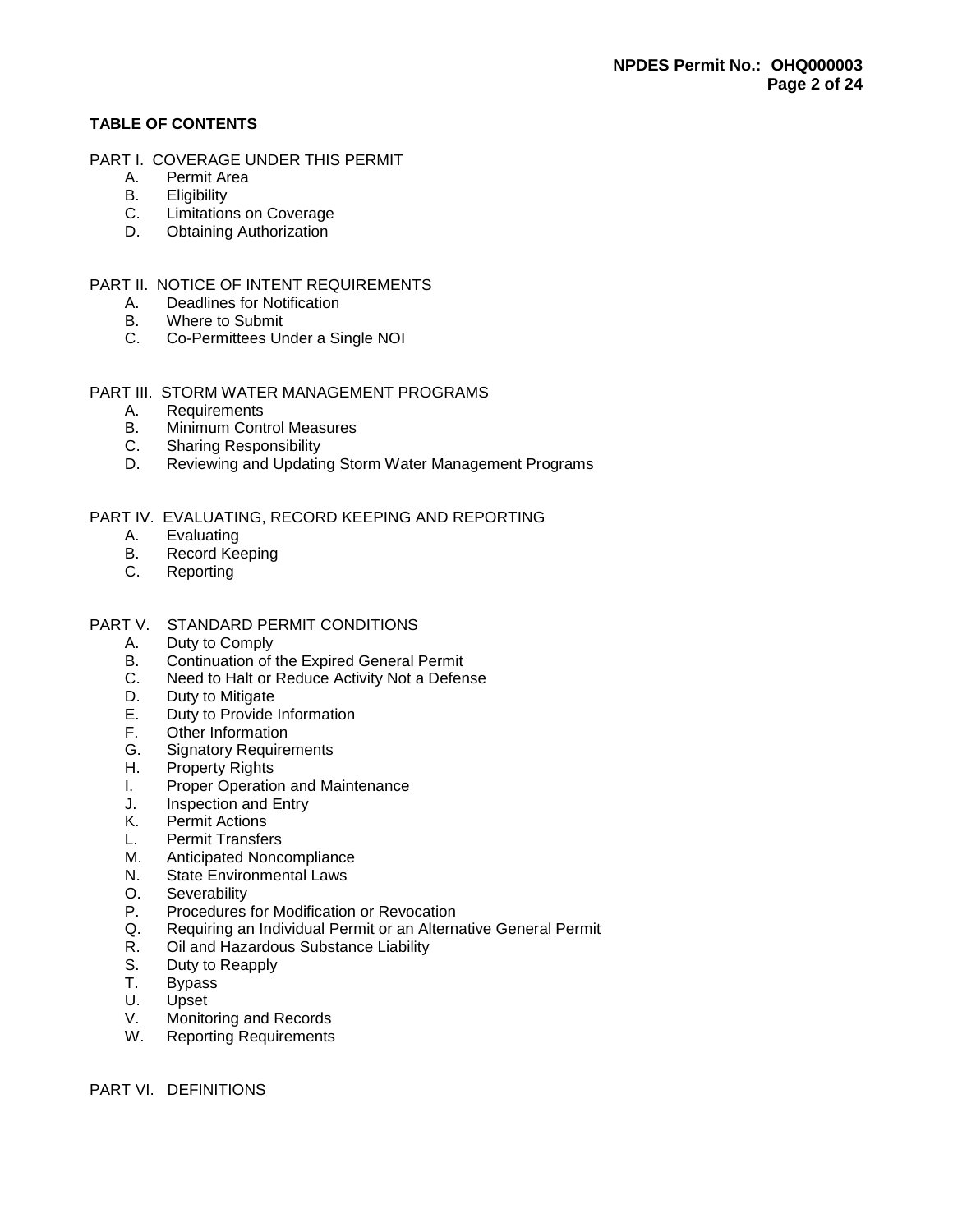## **PART I. COVERAGE UNDER THIS PERMIT**

### **A. Permit Area**

This permit covers the state of Ohio.

## **B. Eligibility**

- 1. All small municipal separate storm sewer systems (MS4s) unless the director of Ohio EPA has given written notification to an MS4 that coverage under this general permit is inappropriate.
- 2. This permit authorizes discharges of storm water from small MS4s, as defined in Part VI of this permit. You are authorized to discharge under the terms and conditions of this general permit if you:
	- a. Operate a small MS4 within the permit area described in Part I.A of this permit,
	- b. Are not a "large" or "medium" MS4 as defined in Part VI of this permit, and
	- c. Submit a Notice of Intent (NOI) in accordance with Part II of this permit, and
	- d. Are located fully or partially within an urbanized area as determined by the latest Decennial Census by the Bureau of Census, or
	- e. Are designated for permit authorization by Ohio EPA.
- 3. The following are types of authorized discharges:
	- a. *Storm water discharges*. This permit authorizes storm water discharges to surface waters of the State from the small MS4s identified in Part I.B.2, except as excluded in Part I.C.
	- b. *Non-storm water discharges*. You are authorized to discharge the following non-storm water sources provided that Ohio EPA has not determined, and notified you in writing, these sources are substantial contributors of pollutants to your MS4: waterline flushing; landscape irrigation; diverted stream flows; rising ground waters; uncontaminated ground water infiltration (infiltration is defined as water other than wastewater that enters a sewer system, including sewer service connections and foundation drains, from the ground through such means as defective pipes, pipe joints, connections, or manholes. Infiltration does not include, and is distinguished from, inflow.); uncontaminated pumped ground water; discharges from potable water sources; foundation drains; air conditioning condensate; irrigation water; springs; water from crawl space pumps; footing drains; lawn watering; individual residential car washing; flows from riparian habitats and wetlands; dechlorinated swimming pool discharges; street wash water; and discharges or flows from fire-fighting activities.

## **C. Limitations on Coverage**

This permit does not authorize:

- 1. Discharges that are mixed with sources of non-storm water unless such non-storm water discharges are:
	- a. In compliance with a separate National Pollutant Discharge Elimination System (NPDES) permit, or
	- b. Determined by Ohio EPA not to be a substantial contributor of pollutants to surface waters of the state.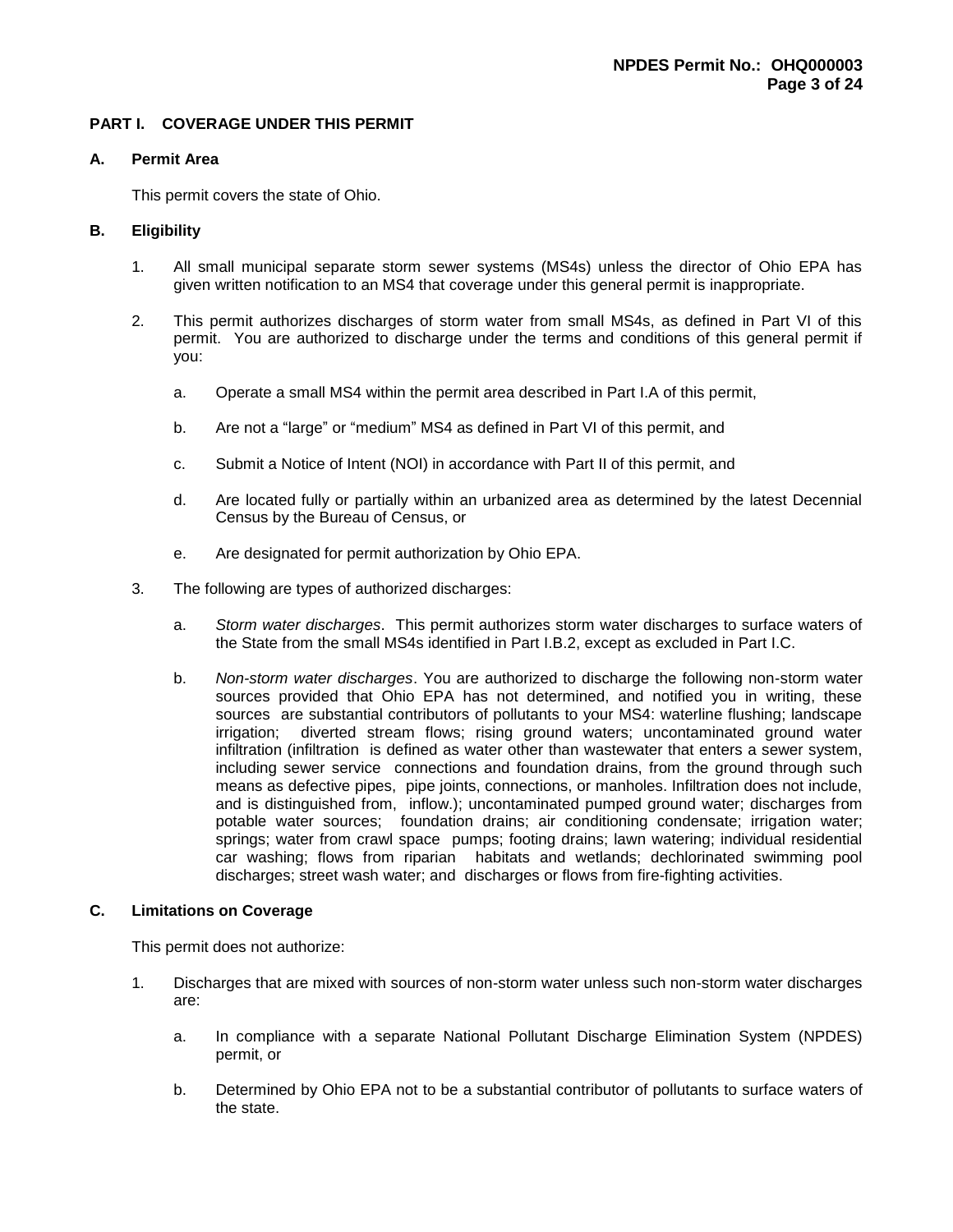- 2. Storm water discharges associated with industrial activity as defined in 40 CFR §122.26(b)(14)(i)- (ix) and (xi) that are not in compliance with a separate in force NPDES permit.
- 3. Storm water discharges associated with construction activity as defined in 40 CFR §122.26(b)(14)(x) or 40 CFR §122.26(b)(15) that are not in compliance with a separate in force NPDES permit.
- 4. Storm water discharges currently covered under another NPDES permit.
- 5. Discharges that would cause or contribute to in-stream exceedances of water quality standards. Ohio EPA may require additional actions or an application for an individual permit or alternative general permit if an MS4 is determined to cause an in-stream exceedance of water quality standards.
- 6. Discharges of any pollutant into any water for which a Total Maximum Daily Load (TMDL) has been approved by U.S. EPA (this information can be obtained from Ohio EPA) unless your discharge is consistent with that TMDL. This eligibility condition applies at the time you submit an NOI for coverage. For discharges that cannot comply with TMDL requirements under this permit, you will be instructed by Ohio EPA to apply for an individual or other applicable general NPDES permit.
- 7. Discharges that do not comply with Ohio EPA's anti-degradation policy for water quality standards.

## **D. Obtaining Authorization**

- 1. To be authorized to discharge storm water from small MS4s, you shall submit a completed NOI form, application fee and your Storm Water Management Program (SWMP) in accordance with the deadlines presented in Part II.A of this permit. To renew coverage you shall only submit a completed NOI form and application fee.
- 2. Your NOI, to be completed on a form furnished by Ohio EPA, shall be signed and dated in accordance with Part V.G of this permit.
- 3. Until notified in writing by Ohio EPA, dischargers who submit an NOI in accordance with the requirements of this permit are not covered by this permit. The Agency may deny coverage under this permit and require submittal of an application for an individual NPDES permit or alternative general permit based on a review of the NOI or other information (see Part V.Q).
- 4. Where an operator is added or removed after submittal of an NOI under Part II of this permit, a new NOI shall be submitted in accordance with Part II prior to the change.

## **PART II. NOTICE OF INTENT REQUIREMENTS**

## **A. Deadlines for Notification**

- 1. If you were automatically designated by the 2000 Census under 40 CFR §122.32(a)(1) to obtain coverage, then you were required to submit an NOI and your SWMP or apply for an individual permit by March 10, 2003. If you were automatically designated by the 2010 Census under 40 CFR §122.32(a)(1) to obtain coverage under this permit, then you are required to submit an NOI and your SWMP to Ohio EPA within 180 days of notice.
- 2. *Additional designations*. If you are designated by Ohio EPA, then you are required to submit an NOI and your SWMP to Ohio EPA within 180 days of notice.
- 3. Submitting *a Late NOI*. You are not prohibited from submitting an NOI after the dates provided in Part II.A of this permit. If a late NOI is submitted, your authorization is only for discharges that occur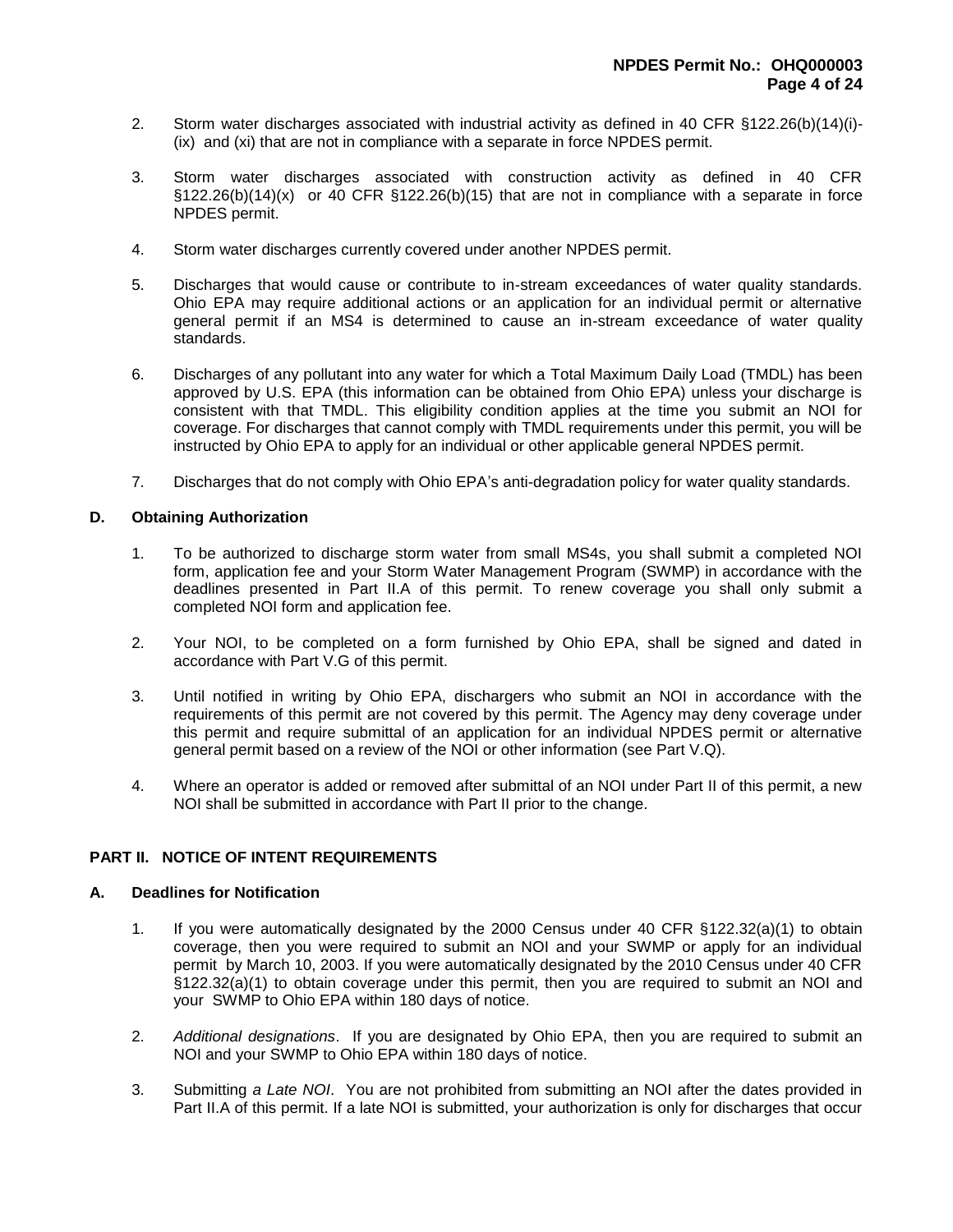after permit coverage is granted. Ohio EPA reserves the right to take appropriate enforcement actions against MS4s that have not submitted a timely NOI.

4. *Renewal*. If you have coverage under the previous version of this permit you will receive notification with instructions for renewing coverage under this permit. Within 90 days of receiving Ohio EPA's notification, you shall submit a completed NOI form and application fee. When Ohio EPA renews this permit, if you have coverage under this permit you will receive notification of the renewal along with instructions for getting coverage under the renewal permit.

#### **B. Where to Submit**

You are to submit your NOI, signed in accordance with the signatory requirements of Part V.G of this permit, to Ohio EPA at the following address:

Ohio EPA Office of Fiscal Administration P.O. Box 1049 Columbus, Ohio 43216-1049

#### **C. Co-Permittees Under a Single NOI**

You may partner with other MS4s to develop and implement your SWMP. You may also jointly submit an NOI with one or more MS4s. Your SWMP shall clearly describe which permittees are responsible for implementing each of the control measures.

#### **PART III. STORM WATER MANAGEMENT PROGRAMS (SWMP)**

#### **A. Requirements**

- 1. You shall develop, implement, and enforce an SWMP designed to reduce the discharge of pollutants from your small MS4 to the maximum extent practicable (MEP), to protect water quality, and to satisfy the appropriate water quality requirements of Ohio Revised Code (ORC) 6111 and the Clean Water Act. The SWMP should include management practices; control techniques and system, design, and engineering methods; and shall be modified to include provisions as Ohio EPA determines appropriate after its review of the program for the control of such pollutants. Your SWMP shall include the following information for each of the six minimum control measures described in Part III.B of this permit:
	- a. The best management practices (BMPs) that you or another entity will or already does implement for each of the storm water minimum control measures. Where applicable, BMPs shall be selected to address U.S. EPA approved TMDL recommendations for identified water quality problems associated with MS4 discharges within your MS4's watershed(s).
	- b. For each BMP identified, statements indicating whether you believe you have the legal authority to implement said BMP.
	- c. The measurable goals for each of the BMPs, the ones you believe you have the authority to implement, including, as appropriate, the months and years in which you will undertake required actions, including interim milestones and the frequency of the action. At a minimum, measurable goals shall be implemented to satisfy this general permit's performance standards; and
	- d. The person or persons, including position title or titles, responsible for implementing or coordinating the BMPs for your SWMP. The SWMP shall include a Table of Organization, including a primary point of contact, which identifies how implementation across multiple positions, agencies and departments will occur.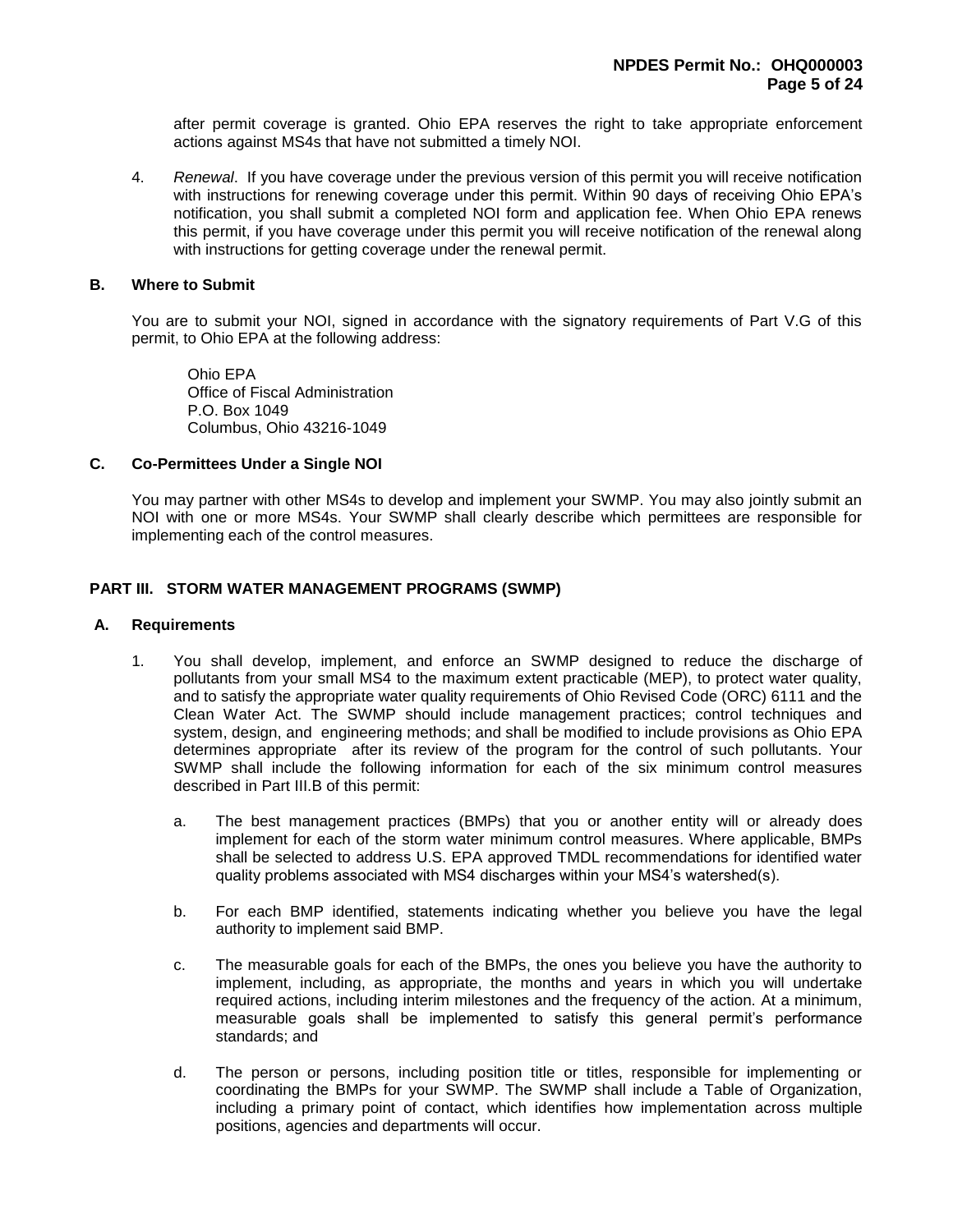- e. In addition to the requirements listed above, you shall provide a rationale for how and why you elected each of the BMPs and measurable goals for your SWMP, including how selected BMPs address applicable TMDL recommendations.
- 2. If you are obtaining your initial Small MS4 general permit coverage under this permit, you shall develop and implement your program within five years of being granted coverage under this permit. If you are renewing coverage under this permit, you shall update your SWMP to be consistent with requirements of this permit and submit to your appropriate Ohio EPA District Office within 2 years of when your coverage under this general permit was granted.

## **B. Minimum Control Measures**

The six minimum control measures that shall be included in your SWMP are:

### **1. Public Education and Outreach on Storm Water Impacts**

- a. You shall implement a public education program to distribute educational materials to the community or conduct equivalent outreach activities about the impacts of storm water discharges on water bodies and the steps that the public can take to reduce pollutants in storm water runoff. In the case of non-traditional MS4s (e.g., OTIC, ODOT, universities, hospitals, prisons, military bases, and other government complexes), you are only required to provide educational materials and outreach to your employees, on-site contractors, and individuals using your facilities.
- b. *Decision process*. You shall document your decision process for the development of a storm water public education and outreach program. Your rationale statement shall address both your overall public education program and the individual BMPs, measurable goals and responsible persons for your program. The rationale statement shall include the following information, at a minimum:
	- i. How you plan to inform individuals and households about the steps they can take to reduce storm water pollution.
	- ii. How you plan to inform individuals and groups on how to become involved in the storm water program (with activities such as local stream and beach restoration activities).
	- iii. Who are the target audiences for your education program who are likely to have significant storm water impacts (including commercial, industrial and institutional entities) and why those target audiences were selected.
	- iv. What are the target pollutant sources your public education program is designed to address.
	- v. What is your outreach strategy, including the mechanisms (e.g., printed brochures, newspapers, media, workshops, etc.) you will use to reach your target audiences, and how many people do you expect to reach by your outreach strategy over the permit term.
	- vi. Who (person or department) is responsible for overall management and implementation of your storm water public education and outreach program and, if different, who is responsible for each of the BMPs identified for this program.
	- vii. How will you evaluate the success of this minimum measure, including how you selected the measurable goals for each of the BMPs.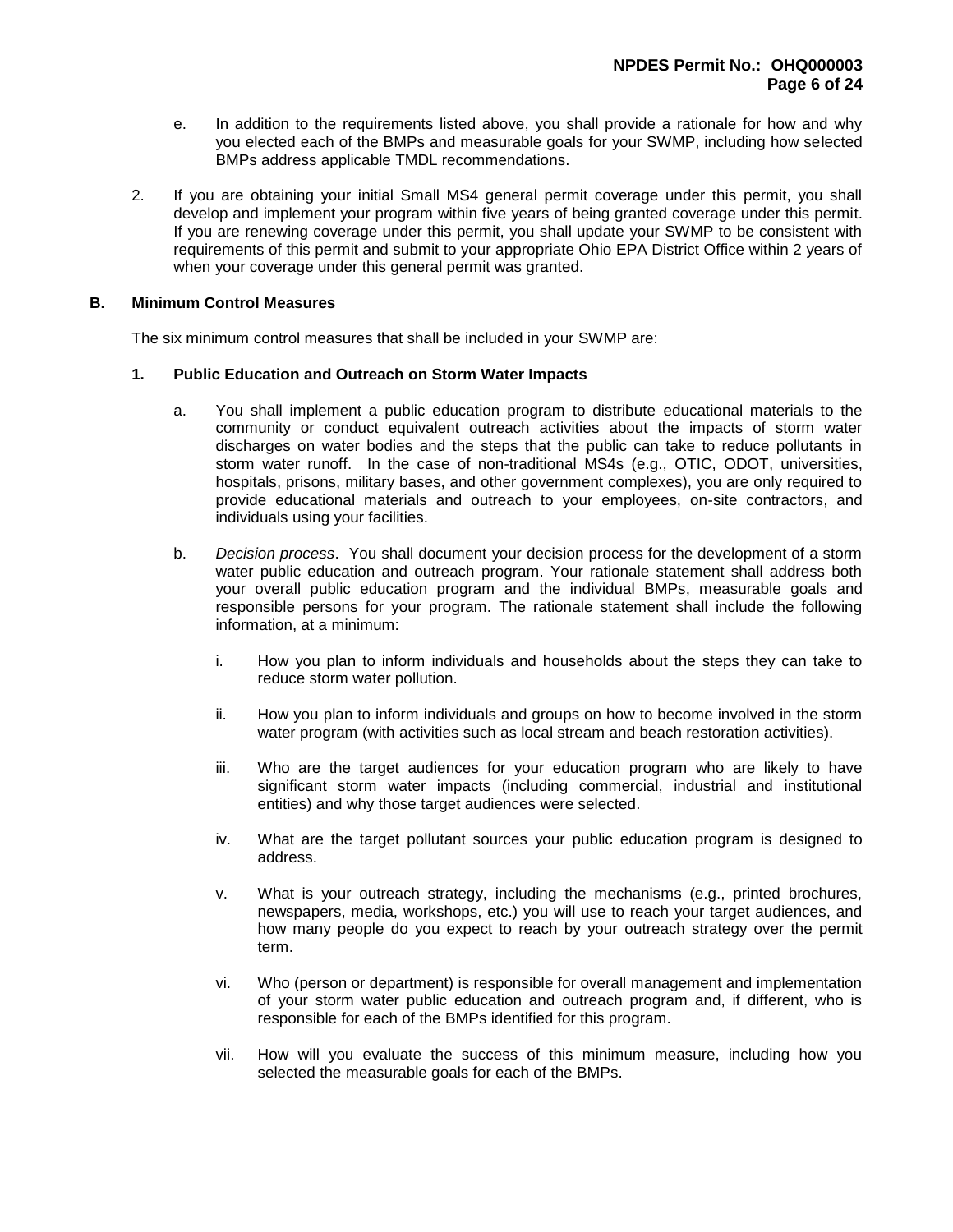- c. *Performance Standards.* Your storm water public education and outreach program shall include more than one mechanism and target at least five different storm water themes or messages over the permit term. At a minimum, at least one theme or message shall be targeted to the development community. Your storm water public education and outreach program shall reach at least 50 percent of your population over the permit term.
- d. *Annual Reporting*. Your annual report shall identify each mechanism used, including each storm water theme, audience targeted and estimate of how many people were reached by each mechanism.

## **2. Public Involvement/Participation**

- a. You shall comply with State and local public notice requirements and satisfy this minimum control measure's minimum performance standards when implementing a public involvement/participation program. In the case of non-traditional MS4s (e.g., OTIC, ODOT, universities, hospitals, prisons, military bases, and other government complexes), you are required to involve employees, on-site contractors, and individuals using your facilities.
- b. *Decision process*. You shall document your decision process for the development of a storm water public involvement/participation program. Your rationale statement shall address both your overall public involvement/participation program and the individual BMPs, measurable goals, and responsible persons for your program. The rational statement shall include the following information, at a minimum:
	- i. Have you involved the public in the development and submittal of your NOI and SWMP description.
	- ii. What is your plan to actively involve the public in the development and implementation of your program.
	- iii. Who are the target audiences for your public involvement program, including a description of the types of ethnic and economic groups engaged. You are encouraged to actively involve all potentially affected stakeholder groups, including commercial and industrial businesses, trade associations, environmental groups, homeowners associations, and educational organizations, among others.
	- iv. What are the types of public involvement activities included in your program. Where appropriate, consider the following types of public involvement activities: citizen representatives on a storm water management panel, public hearings, working with citizen volunteers willing to educate others about the program, volunteer monitoring or stream/beach clean-up activities.
	- v. Who (person or department) is responsible for the overall management and implementation of your storm water public involvement/participation program and, if different, who is responsible for each of the BMPs identified for this program.
	- vi. How you will evaluate the success of this minimum measure, including how you selected the measurable goals for each of the BMPs.
- c. *Performance Standards*. Your storm water public involvement/participation program shall include, at a minimum, five public involvement activities over the permit term.
- d. *Annual Reporting*. Your annual report shall identify each public involvement/participation activity conducted, including a brief description of activity and include an estimate of how many people participated.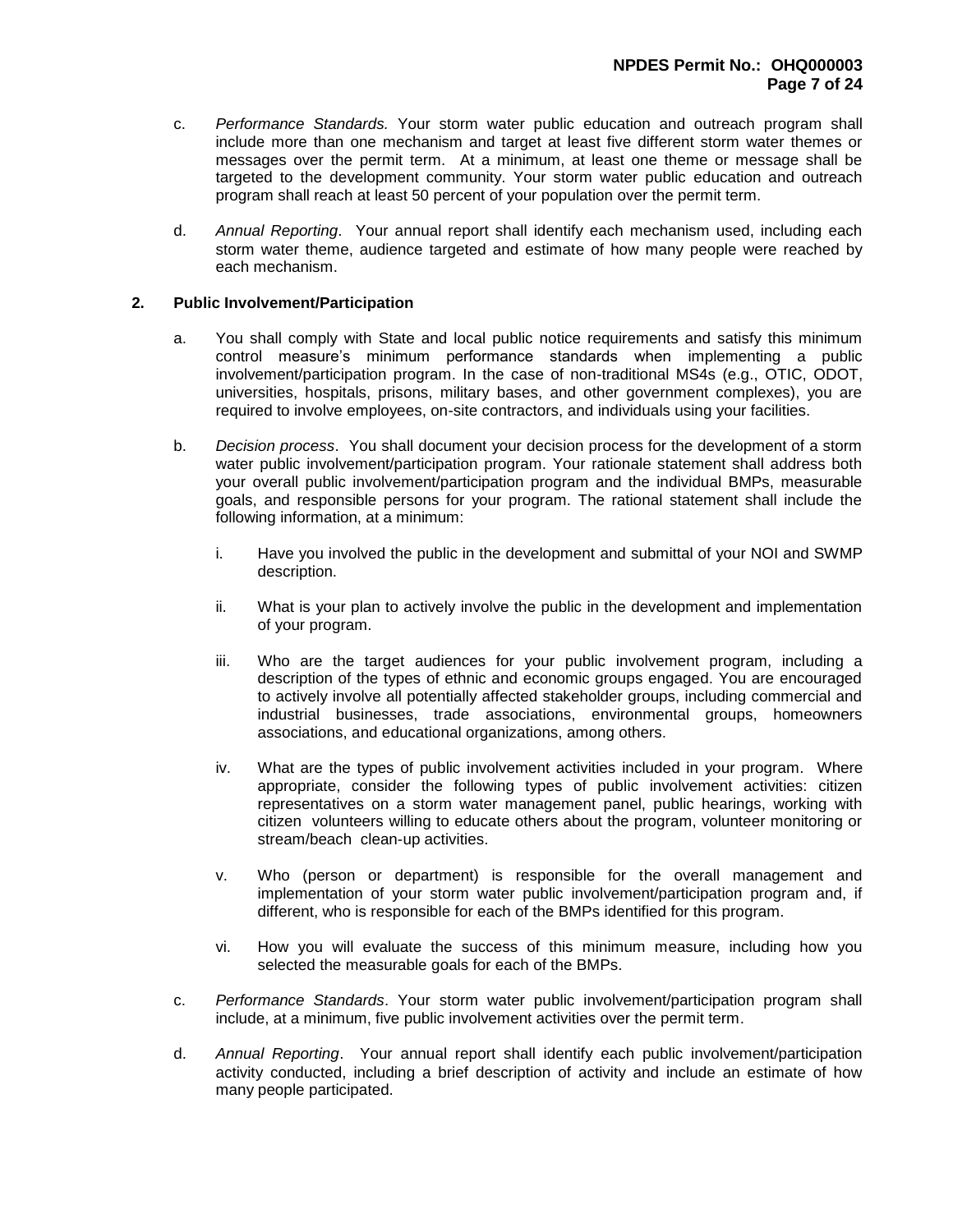### **3. Illicit Discharge Detection and Elimination**

- a. You shall develop, implement and enforce a program to detect and eliminate illicit discharges, as defined in Part VI of this permit, into your small MS4 (for illicit discharges to your MS4 via an adjacent, outside of your jurisdiction, interconnected MS4, you are only required to inform the neighboring MS4 and Ohio EPA in your annual report submission, of their existence);
- b. You shall develop, if not already completed, a comprehensive storm sewer system map, showing the location of all outfalls and the names and location of all surface waters of the state that receive discharges from those outfalls. Your comprehensive storm sewer system map shall also include your MS4 system (owned and/or operated by you), including catch basins, pipes, ditches, flood control facilities (retention/detention ponds), post-construction water quality BMPs and private post-construction water quality BMPs which have been installed to satisfy Ohio EPA's NPDES Construction Storm Water general permit and/or your local post-construction water quality BMP requirements.
- c. Within five years of when your initial Small MS4 general permit coverage was granted, you shall submit the following to Ohio EPA:
	- i. A list of all on-site sewage disposal systems connected to discharge to your MS4 (a.k.a., home sewage treatment systems (HSTSs)) including the addresses; and
	- ii. A storm sewer map showing the location of all HSTSs connected to your MS4. This map shall include details on the type and size of conduits/ditches in your MS4 that receive discharges from HSTSs, as well as the water bodies receiving the discharges from your MS4.
- d. You shall to the extent allowable under State or local law, effectively prohibit, through ordinance, or other regulatory mechanism, illicit discharges into your storm sewer system and implement appropriate enforcement procedures and actions;
- e. You shall develop and implement a plan to detect and eliminate non-storm water discharges, including illegal dumping, to your system. At a minimum, for household sewage treatment systems (HSTSs), your plan shall address or include provisions for:
	- i. Working with the appropriate Board(s) of County Commissioners, other public officials, local waste water authorities, any other appropriate entity and local board(s) of health to proactively identify residences with existing individual discharging HSTSs that can be legally, feasibly and economically connected to central sewers. At a minimum, the plan shall evaluate applying provisions identified by ORC 6117.51 and other applicable State and local laws and/or regulations. At a minimum, this activity should require connection to central sewers for any discharging HSTS that is not operating as designed and intended if feasible, but it does not preclude connection to central sewers of any HSTS if local planning and coordination recommends such;
	- ii. Working with local board(s) of health to develop a proactive operation and maintenance program or implement/enhance an existing operation and maintenance program which determines if existing discharging HSTSs are operating as designed and intended and, for those not meeting this criteria, requires elimination, upgrade or replacement of the systems as appropriate. For HSTS discharges that cannot be eliminated through connection to central sewers or installation of soil absorption systems, the property owner must be notified of the requirement to pursue coverage under an appropriate Ohio EPA general NPDES permit;
	- iii. Actively investigating the source(s) of contamination in outfalls identified during dry weather screening process. When the contamination source has been identified as discharging HSTS that is not operating as designed and intended, work with the local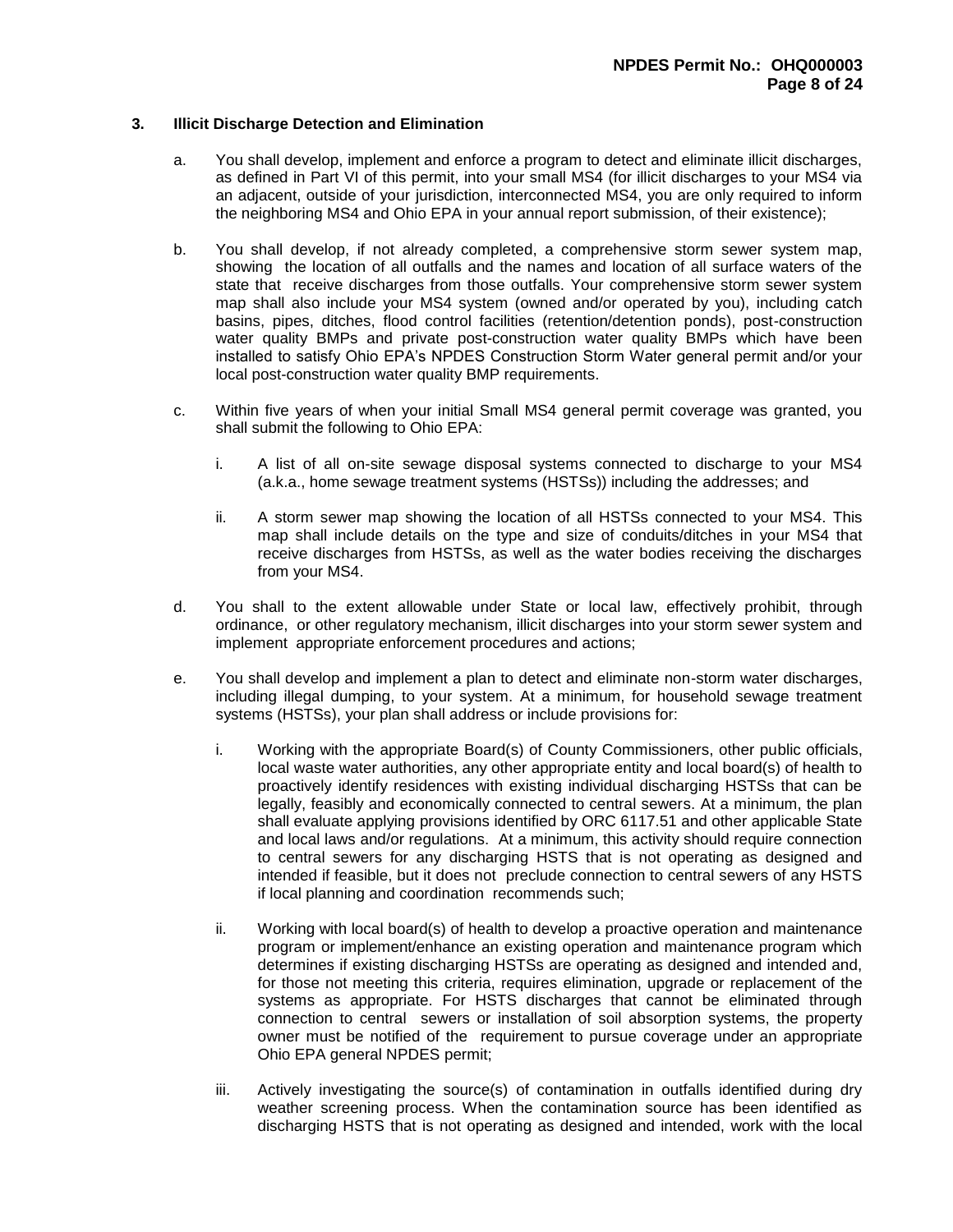board(s) of health to determine proper course of action in resolving the non-functioning HSTS with connection to central sewers being preferred alternative, followed by replacing system with a soil absorption system that does not discharge and only allowing a replacement discharging HSTS when no other option is available. For HSTS discharges that cannot be eliminated through connection to central sewers or installation of soil absorption systems, the property owner must be notified of the requirement to pursue coverage under an appropriate Ohio EPA general NPDES permit; and

- iv. Working with local waste water authorities, planning agencies or other appropriate agencies involved to evaluate the planned or possible future installation of sewers for areas which contain high densities of discharging HSTSs.
- f. You shall inform public employees, businesses, and the general public of hazards associated with illegal discharges and improper disposal of waste; and
- g. You shall address the following categories of non-storm water discharges or flows (i.e., illicit discharges) only if you or Ohio EPA has identified them as significant contributors of pollutants to your small MS4: water line flushing, landscape irrigation, diverted stream flows, rising ground waters, uncontaminated ground water infiltration (as defined at 40 CFR §35.2005(20)), uncontaminated pumped ground water, discharges from potable water sources, foundation drains, air conditioning condensation, irrigation water, springs, water from crawl space pumps, footing drains, lawn watering, individual residential car washing, flows from riparian habitats and wetlands, dechlorinated swimming pool discharges, street wash water, and discharges or flows from fire-fighting activities (by definition, not an illicit discharge).
- h. You may also develop a list of other similar occasional incidental non-storm water discharges (e.g., non-commercial or charity car washes, etc.) that will not be addressed as illicit discharges. These non-storm water discharges must not be reasonably expected (based on information available to the permittees) to be significant sources of pollutants to the MS4, because of either the nature of the discharges or conditions you have established for allowing these discharges to your MS4 (e.g., a charity car wash with appropriate controls on frequency, proximity to sensitive water bodies, BMPs on the wash water, etc.). You must document in your SWMP any local controls or conditions placed on the discharges. You must include a provision prohibiting any individual non-storm water discharge that is determined to be contributing significant amounts of pollutants to your MS4.
- i. Decision process. You shall document your decision process for the development of a storm water illicit discharge detection and elimination program. Your rationale statement shall address both your overall illicit discharge detection and elimination program and the individual BMPs, measurable goals, and responsible persons for your program. The rational statement shall include the following information, at a minimum:
	- i. How you will develop a comprehensive storm sewer map showing the location of all outfalls and the names and location of all receiving waters. Describe the sources of information you used for the maps, and how you plan to verify the outfall locations with field surveys. If already completed, describe how you developed this map. Also, describe how your map will be regularly updated.
	- ii. The mechanism (ordinance or other regulatory mechanism) you will use to effectively prohibit illicit discharges into the MS4 and why you chose that mechanism. If you need to develop this mechanism, describe your plan and a schedule to do so. If your ordinance or regulatory mechanism is already developed, include a copy of the relevant sections with your program.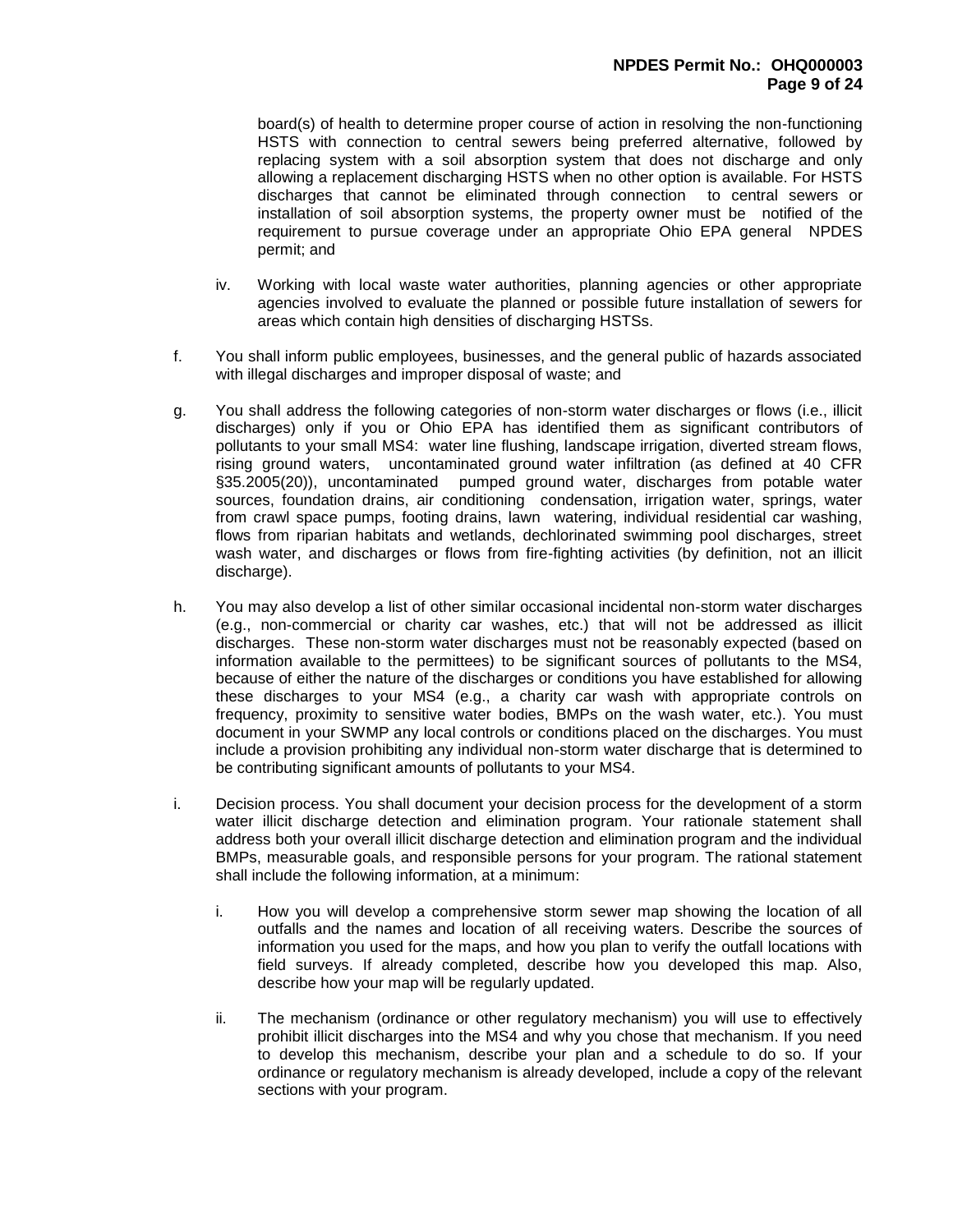- iii. Your plan to ensure through appropriate enforcement procedures and actions that your illicit discharge ordinance (or other regulatory mechanism) is implemented.
- iv. Your plan to detect and address illicit discharges to your system, including discharges from illegal dumping and spills. Your plan shall include dry weather field screening for non-storm water flows and Ohio EPA recommends field tests of selected chemical parameters as indicators of discharge sources. You shall describe the mechanisms and strategies you will implement to ensure outfalls which have previously been dry-weather screened will not have future illicit connections. Your plan shall also address on-site sewage disposal systems (including failing on-lot HSTSs and off-lot discharging HSTSs) that flow into your storm drainage system. Your description shall address the following, at a minimum:
	- 1. Procedures for locating priority areas which include areas with higher likelihood of illicit connections (e.g., areas with older sanitary sewer lines, for example) or ambient sampling to locate impacted reaches;
	- 2. Procedures for tracing the source of an illicit discharge, including the specific techniques you will use to detect the location of the source;
	- 3. Procedures for removing the source of the illicit discharge; and
	- 4. Procedures for program evaluation and assessment.
- v. How you plan to inform public employees, businesses, and the general public of hazards associated with illegal discharges and improper disposal of waste. Include in your description how this plan will coordinate with your public education minimum measure and your pollution prevention/good housekeeping minimum measure programs.
- vi. Who is responsible for overall management and implementation of your storm water illicit discharge detection and elimination program and, if different, who is responsible for each of the BMPs identified for this program.
- vii. How you will evaluate the success of this minimum measure, including how you selected the measurable goals for each of the BMPs.
- j. *Performance Standards.* Your storm water illicit discharge detection and elimination program shall include or have included an initial dry-weather screening of all your storm water outfalls over the permit term. Your program shall establish priorities and specific goals for long-term system- wide surveillance of your MS4, as well as for specific investigations of outfalls and their tributary area where previous surveillance demonstrates a high likelihood of illicit discharges. Data collected each year shall be evaluated and priorities and goals shall be revised annually based on this evaluation. Your comprehensive storm sewer system map shall be updated annually as needed.
- k. Annual Reporting. Your annual report shall document the following: (1) number of outfalls dry-weather screened, (2) number of dry-weather flows identified, (3) number of illicit discharges identified, (4) number of illicit discharges eliminated, (5) a list of all illicit connections that have been identified but have yet to be eliminated, including estimated schedules for elimination and (6) summary of any storm sewer system mapping updates.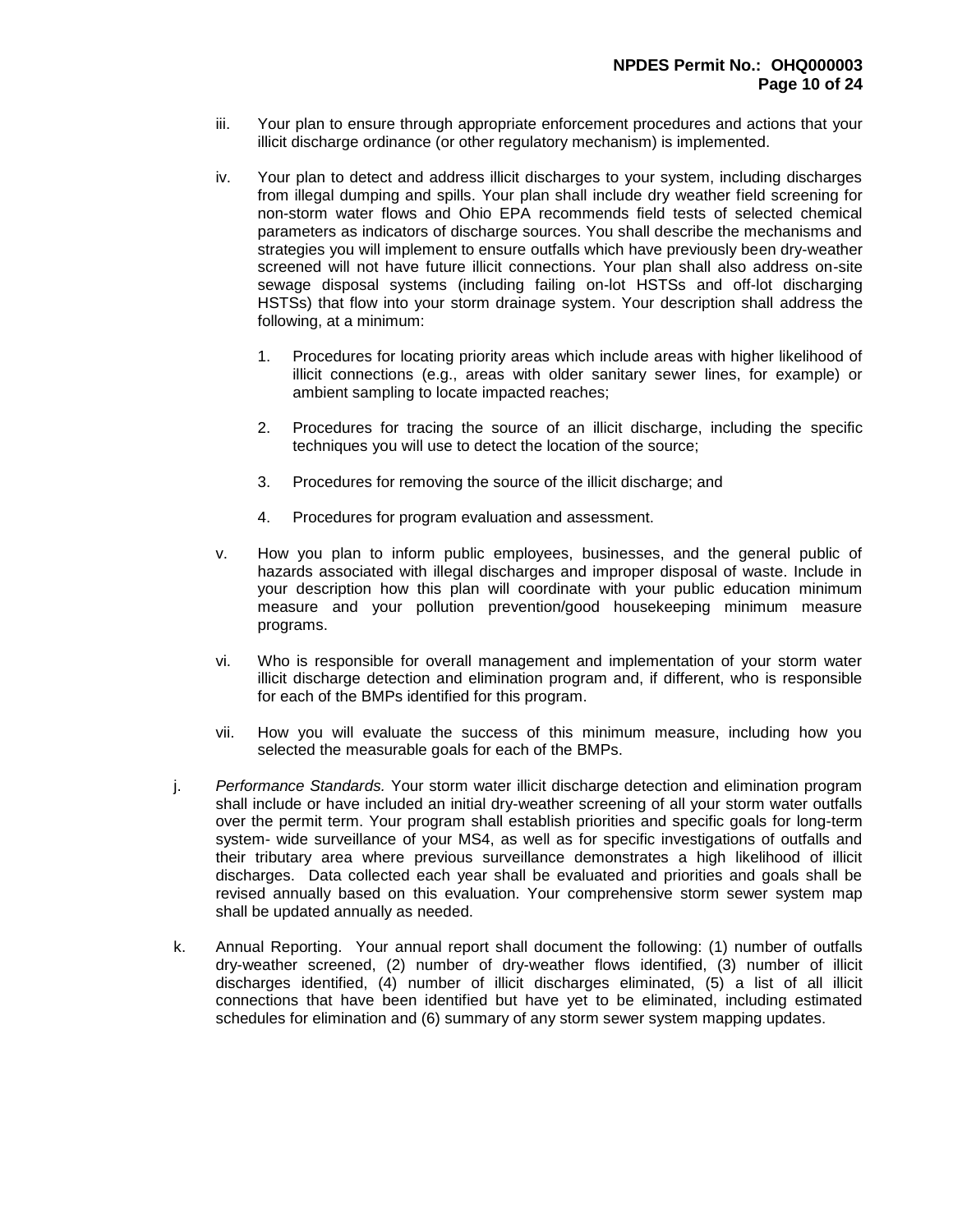### **4. Construction Site Storm Water Runoff Control**

- a. You shall develop, implement, and enforce a program to reduce pollutants in any storm water runoff to your small MS4 from construction activities that result in a land disturbance of greater than or equal to one acre. Reduction of pollutants in storm water discharges from construction activity disturbing less than one acre shall be included in your program if that construction activity is part of a larger common plan of development or sale that would disturb one acre or more. If Ohio EPA waives requirements for storm water discharges associated with small construction from a specific site(s), you are not required to enforce your program to reduce pollutant discharges from such site(s). Your program shall include the development and implementation of, at a minimum:
	- i. An ordinance or other regulatory mechanism to require erosion and sediment controls, as well as sanctions to ensure compliance, to the extent allowable under State or local law. Your ordinance or other regulatory mechanism shall, at a minimum, be equivalent with the technical requirements set forth in the Ohio EPA NPDES General Storm Water Permit(s) for Construction Activities applicable for your permit area which have been issued at the time of issuance of this permit. This would include the following Ohio EPA NPDES General Storm Water Permits for Construction Activities: OHC000004, OHCD00002 and OHCO00002. If you had coverage under the previous version of this permit, you shall revise your ordinance or other regulatory mechanism, if needed, within two years of when your coverage under this general permit was granted;
	- ii. Requirements for construction site operators to implement appropriate erosion and sediment control BMPs;
	- iii. Requirements for construction site operators to control waste such as, but not limited to, discarded building materials, concrete truck washout, chemicals, litter, and sanitary waste at the construction site that may cause adverse impacts to water quality;
	- iv. Procedures for storm water pollution prevention plan review which incorporate consideration of potential water quality impacts;
	- v. Procedures for receipt and consideration of information submitted by the public; and
	- vi. Procedures for site inspection and enforcement of control measures.
- b. *Decision process*. You shall document your decision process for the development of a construction site storm water control program. Your rationale statement shall address both your overall construction site storm water control program and the individual BMPs, measurable goals, and responsible persons for your program. The rationale statement shall include the following information, at a minimum:
	- i. The mechanism (ordinance or other regulatory mechanism) you will use to require erosion and sediment controls at construction sites and why you chose that mechanism. If you need to develop this mechanism, describe your plan and a schedule to do so. If your ordinance or regulatory mechanism is already developed, include a copy of the relevant sections with your SWMP description;
	- ii. Your plan to ensure compliance with your erosion and sediment control regulatory mechanism, including the sanctions and enforcement mechanisms you will use to ensure compliance. Describe your procedures for when you will use certain sanctions. Possible sanctions include non-monetary penalties (such as a stop work orders), fines, bonding requirements, and/or permit denials for non-compliance;
	- iii. Your requirements for construction site operators to implement appropriate erosion and sediment control BMPs and control waste at construction sites that may cause adverse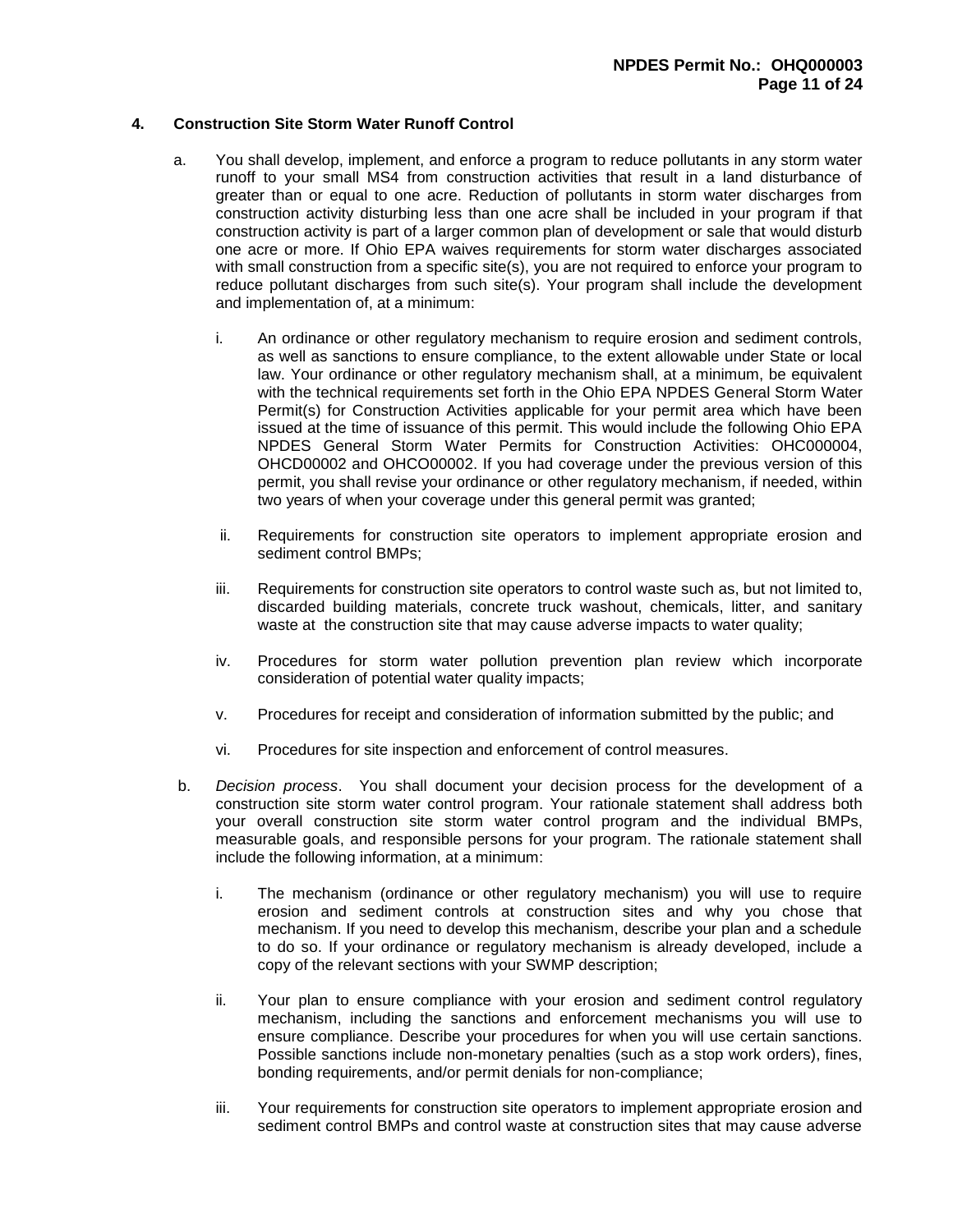impacts to water quality. Such waste includes, but is not limited to, discarded building materials, concrete truck washouts, chemicals, litter, and sanitary waste;

- iv. Your procedures for pre-construction storm water pollution prevention plan review which incorporate consideration of potential water quality impacts. Describe the estimated number of sites that will have pre-construction site plans reviewed;
- v. Your procedures for receipt and consideration of information submitted by the public. Consider coordinating this requirement with your public education program;
- vi. Your procedures for site inspection and enforcement of control measures, including how you will prioritize sites for inspection;
- vii. Who is responsible for overall management and implementation of your construction site storm water control program and, if different, who is responsible for each of the BMPs identified for this program; and
- viii. Describe how you will evaluate the success of this minimum measure, including how you selected the measurable goals for each of the BMPs.
- c. *Performance Standards.* Your construction site storm water control program shall include a pre-construction storm water pollution prevention plan review of all projects from construction activities that result in a land disturbance of greater than or equal to one acre. To ensure compliance, these applicable sites shall be initially inspected. The frequency of follow-up inspections shall be on a monthly basis unless you document your procedures for prioritizing inspections such as location to a waterway, amount of disturbed area, compliance of site, etc.
- d. *Annual Reporting*. Your annual report shall document the following: (1) number of applicable sites in your jurisdiction, (2) number of pre-construction storm water pollution prevention plan reviews performed, (3) number and frequency of site inspections, (4) number of violation letters issued, (5) number of enforcement actions taken and (6) number of complaints received and number followed up on.

## **5. Post-Construction Storm Water Management in New Development and Redevelopment**

- a. You shall develop, implement, and enforce a program to address storm water runoff from new development and redevelopment projects that disturb greater than or equal to one acre, including projects less than one acre that are part of a larger common plan of development or sale, that discharge into your small MS4. Your program shall ensure that controls are in place that will prevent or minimize water quality impacts;
- b. You shall develop and implement strategies which include a combination of structural and/or non-structural BMPs appropriate for your community;
- c. You shall use an ordinance or other regulatory mechanism to address post-construction runoff from new development and redevelopment projects to the extent allowable under State or local law. Your ordinance or other regulatory mechanism shall, at a minimum, be equivalent with the technical requirements set forth in the Ohio EPA NPDES General Storm Water Permit(s) for Construction Activities applicable for your permit area which have been issued at the time of issuance of this permit. This would include the following Ohio EPA NPDES General Storm Water Permits for Construction Activities: OHC000004, OHCD00002 and OHCO00002. If you had coverage under the previous version of this permit, you shall revise your ordinance or other regulatory mechanism, if needed, within two years of when your coverage under this general permit was granted; and
- d. You shall ensure adequate long-term operation and maintenance of BMPs.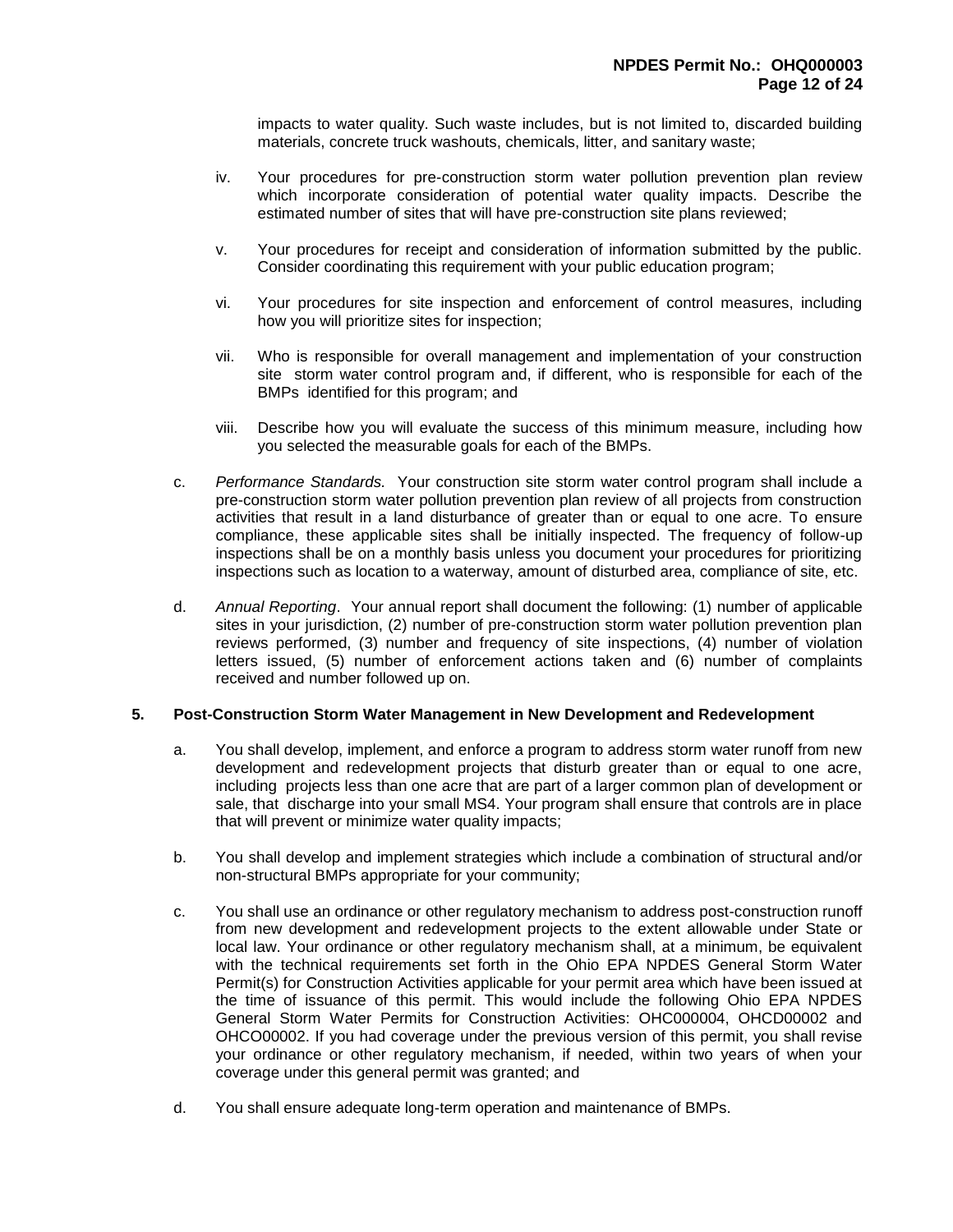- e. *Decision process*. You shall document your decision process for the development of a postconstruction SWMP. Your rationale statement shall address both your overall postconstruction SWMP and the individual BMPs, measurable goals, and responsible persons for your program. The rationale statement shall include the following information, at a minimum:
	- i. Your program to address storm water runoff from new development and redevelopment projects. Include in this description any specific priority areas for this program.
	- ii. How your program will be specifically tailored for your local community, minimize water quality impacts, and attempt to maintain pre-development runoff conditions.
	- iii. Any non-structural BMPs in your program, including, as appropriate: green infrastructure storm water management techniques, policies and ordinances that provide requirements and standards to direct growth to identified areas, protect sensitive areas such as wetlands and riparian areas, maintain and/or increase open space (including a dedicated funding source for open space acquisition), provide buffers along sensitive water bodies, minimize impervious surfaces, and minimize disturbance of soils and vegetation; policies or ordinances that encourage infill development in higher density urban areas, and areas with existing storm sewer infrastructure; education programs for developers and the public about project designs that minimize water quality impacts; and other measures such as minimization of the percentage of impervious area after development, use of measures to minimize directly connected impervious areas, and source control measures often thought of as good housekeeping, preventive maintenance and spill prevention.
	- iv. Any structural BMPs in your program, including, as appropriate: green infrastructure storm water management techniques, storage practices such as wet ponds and extended-detention outlet structures; filtration practices such as grassed swales, bioretention cells, sand filters and filter strips; and infiltration practices such as infiltration basins and infiltration trenches.
	- v. The mechanisms (ordinance or other regulatory mechanisms) you will use to address post-construction runoff from new developments and redevelopments and why you chose the mechanism(s). If you need to develop a mechanism, describe your plan and a schedule to do so. If your ordinance or regulatory mechanism is already developed, include a copy of the relevant sections with your program.
	- vi. How you will ensure the long-term operation and maintenance (O&M) of your selected BMPs. Options to help ensure that future O&M responsibilities are clearly identified include an agreement between you and another party such as the post-development landowners or regional authorities.
	- vii. Who is responsible for overall management and implementation of your postconstruction SWMP and, if different, who is responsible for each of the BMPs identified for this program.
	- viii. How you will evaluate the success of this minimum measure, including how you selected the measurable goals for each of the BMPs.
- f. *Performance Standards.* Your post-construction SWMP shall include a pre-construction storm water pollution prevention plan review of all projects from construction activities that result in a land disturbance of greater than or equal to one acre to ensure that required controls are designed per requirements. These applicable sites shall be inspected to ensure that controls are installed per requirements. Your program shall also ensure that long-term operation and maintenance (O&M) plans are developed and agreements in place for all applicable sites.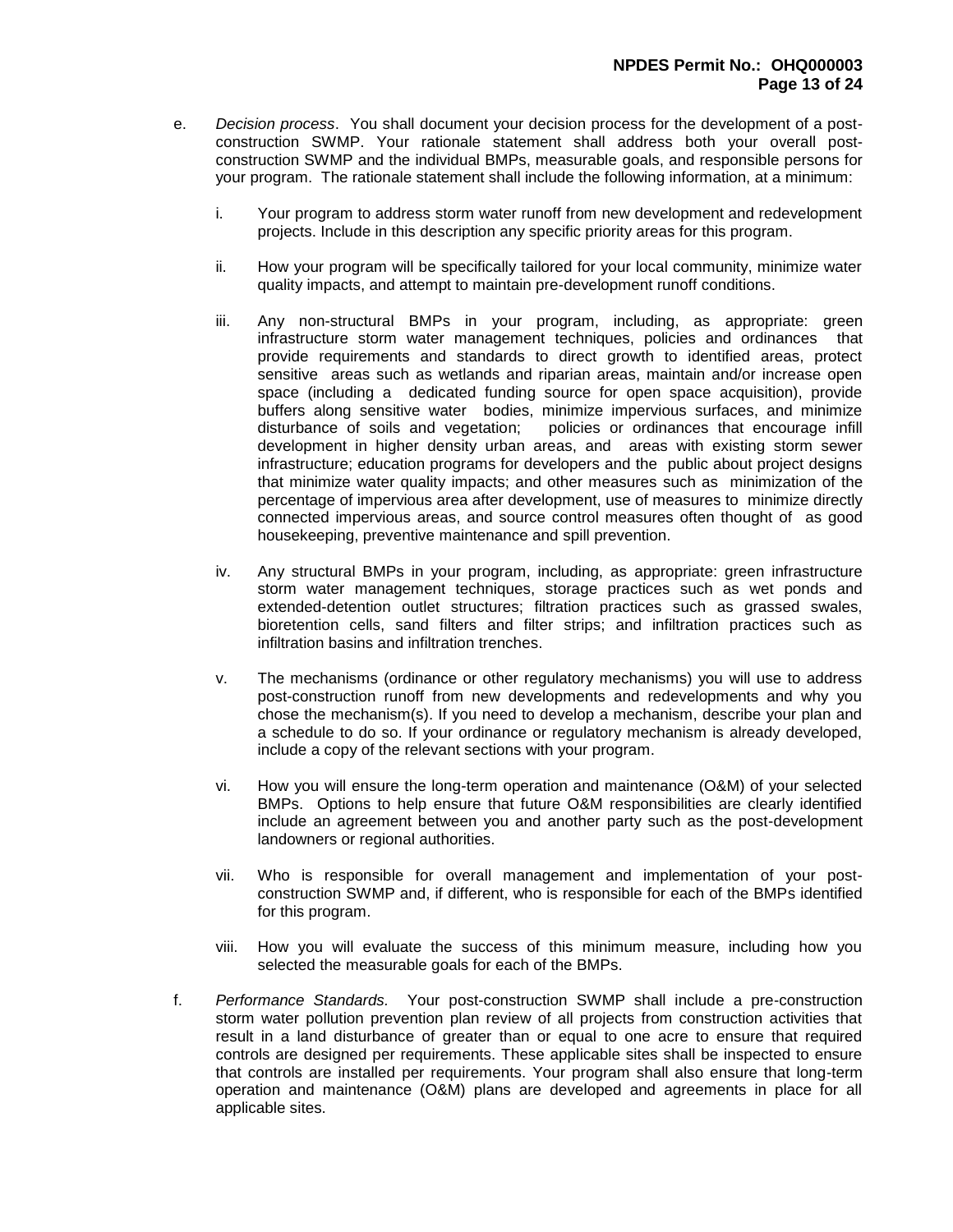g. Annual Reporting. Your annual reports shall document the following: (1) number of applicable sites in your jurisdiction requiring post-construction controls, (2) number of pre-construction storm water pollution prevention plan reviews performed, (3) number of inspections performed to ensure as built per requirements, and (4) number of long-term operation and maintenance (O&M) plans developed and agreements in place.

## **6. Pollution Prevention/Good Housekeeping for Municipal Operations**

- a. You shall develop and implement an operation and maintenance program that includes a training component and has the ultimate goal of preventing or reducing pollutant runoff from municipal operations; and
- b. Using training materials that are available from Ohio EPA or other organizations, your program shall include employee training to prevent and reduce storm water pollution from activities such as park and open space maintenance, fleet and building maintenance, new construction and land disturbances, and storm water system maintenance; and
- c. You shall include a list of industrial facilities you own or operate that are subject to Ohio EPA' Industrial Storm Water General Permit or individual NPDES permits for discharges of storm water associated with industrial activity that ultimately discharge to your MS4. Include the Ohio permit number or a copy of the Industrial NOI form for each facility. For your municipal facilities that conduct activities described in 40 CFR 122.26(b)(14) that are not required to obtain Industrial Storm Water General Permit coverage, including vehicle maintenance facilities, bus terminals, composting facilities, impoundment lots and waste transfer stations, a Storm Water Pollution Prevention Plan (SWP3) shall be developed and implemented in accordance with the SWP3 requirements of Ohio EPA's Industrial Storm Water General Permit (OHR000005).
- d. Decision process. You shall document your decision process for the development of a pollution prevention/good housekeeping program for municipal operations. Your rationale statement shall address both your overall pollution prevention/good housekeeping program and the individual BMPs, measurable goals, and responsible persons for your program. The rationale statement shall include the following information, at a minimum:
	- i. Your operation and maintenance program to prevent or reduce pollutant runoff from your municipal operations. Your program shall specifically list the municipal operations that are impacted by this operation and maintenance program.
	- ii. Any government employee training program you will use to prevent and reduce storm water pollution from activities such as park and open space maintenance, fleet and building maintenance, new construction and land disturbances, and storm water system maintenance. Describe any existing, available materials you plan to use. Describe how this training program will be coordinated with the outreach programs developed for the public information minimum measure and the illicit discharge minimum measure.
	- iii. Your program description shall specifically address the following areas:
		- 1. Maintenance activities, maintenance schedules, and long-term inspection procedures for controls to reduce floatables and other pollutants to your MS4.
		- 2. Controls for reducing or eliminating the discharge of pollutants from streets, roads, highways, municipal parking lots, maintenance and storage yards, waste transfer stations, fleet or maintenance shops with outdoor storage areas, and salt/sand storage locations and snow disposal areas you operate. A description of the materials used for roadway and municipal parking lot winterization (use of salt, sand, bottom ash, etc. or combination thereof), associated application rates, and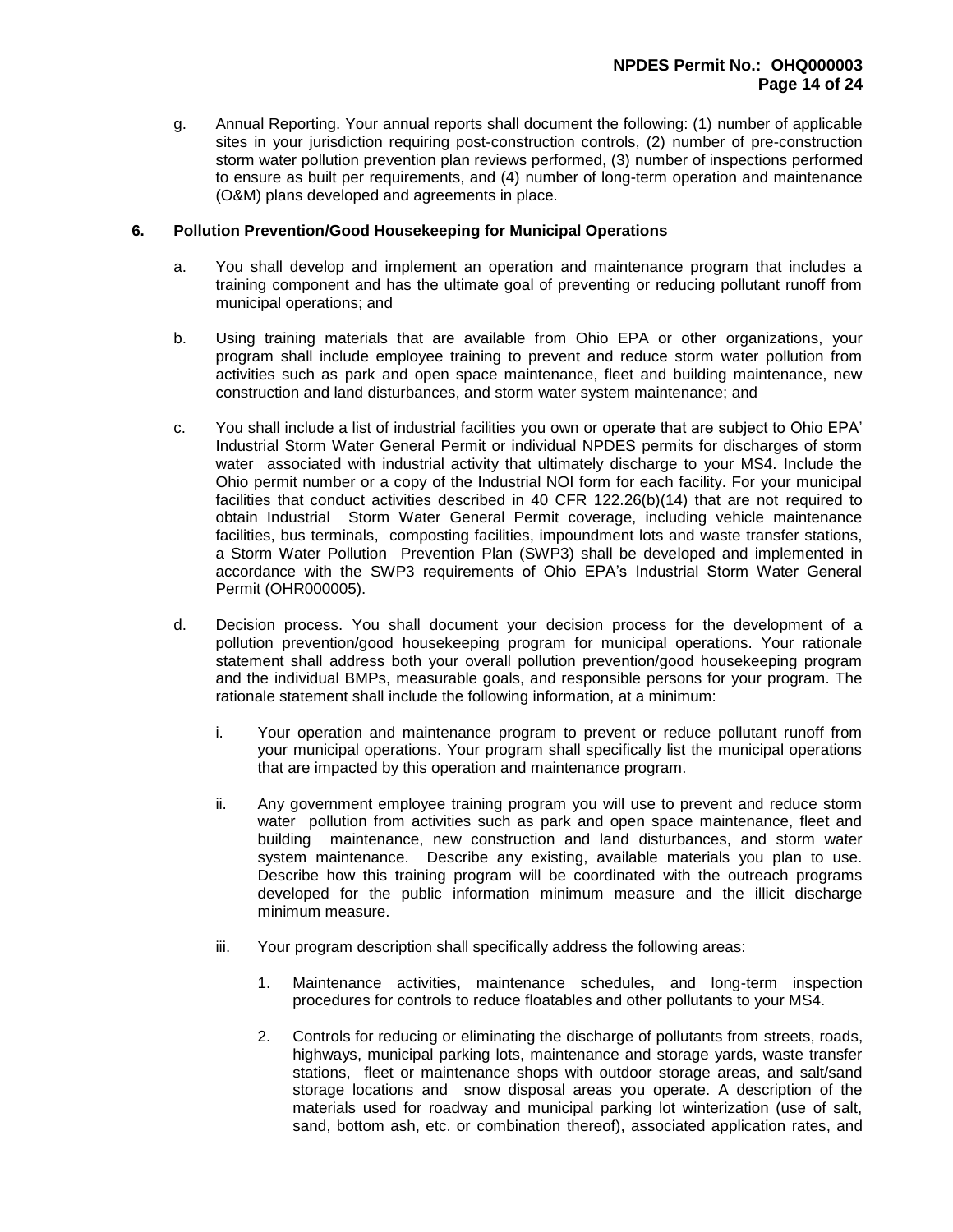the rationale for the selected application rates shall be included. Also identify controls or practices to be used for reducing or eliminating discharges of pollutants resulting from roadway and municipal parking lot winterization activities.

- 3. Procedures for the proper disposal of waste removed from your MS4 and your municipal operations, including dredge spoil, accumulated sediments, floatables, and other debris.
- 4. Procedures to ensure that new flood management projects are assessed for impacts on water quality and existing projects are assessed for incorporation of additional water quality protection devices or practices.
- iv. Who is responsible for overall management and implementation of your pollution prevention/good housekeeping program and, if different, who is responsible for each of the BMPs identified for this program.
- v. How you will evaluate the success of this minimum measure, including how you selected the measurable goals for each of the BMPs.
- e. *Performance Standards.* Your pollution prevention/good housekeeping program shall include, at a minimum, an annual employee training. Your operation and maintenance program shall include appropriate documented procedures, controls, maintenance schedules and recordkeeping to address Part III.B.6.d.iii of this permit.
- f. Annual Reporting. Your annual reports shall document the following: (1) summary of employee training program(s) implemented with number of employees that attended and (2) summary of activities and procedures implemented for your operation and maintenance program.

## **C. Sharing Responsibility**

Implementation of one or more of the minimum measures may be shared with another entity, or the entity may fully take over the measure. You may rely on another entity only if:

- 1. The other entity, in fact, implements all or part of the control measure;
- 2. The particular control measure, or component of that measure, is at least as stringent as the corresponding permit requirement; and
- 3. The other entity agrees to implement the control measure on your behalf. There shall be written acceptance of this obligation. This obligation shall be maintained as part of your SWMP. If the other entity agrees to report on the minimum measure, you shall supply the other entity with the reporting requirements contained in Part IV.C of this permit. If the other entity fails to implement the control measure on your behalf, then you remain liable for any discharges due to that failure to implement.

## **D. Reviewing and Updating Storm Water Management Programs**

- 1. SWMP Review: You shall do an annual review of your SWMP in conjunction with preparation of the annual report required under Part IV.C of this permit.
- 2. SWMP Update: You may change your SWMP during the life of the permit in accordance with the following procedures:
	- a. Changes adding (but not subtracting or replacing) components, controls, or requirements to the SWMP may be made at any time upon written notification to Ohio EPA.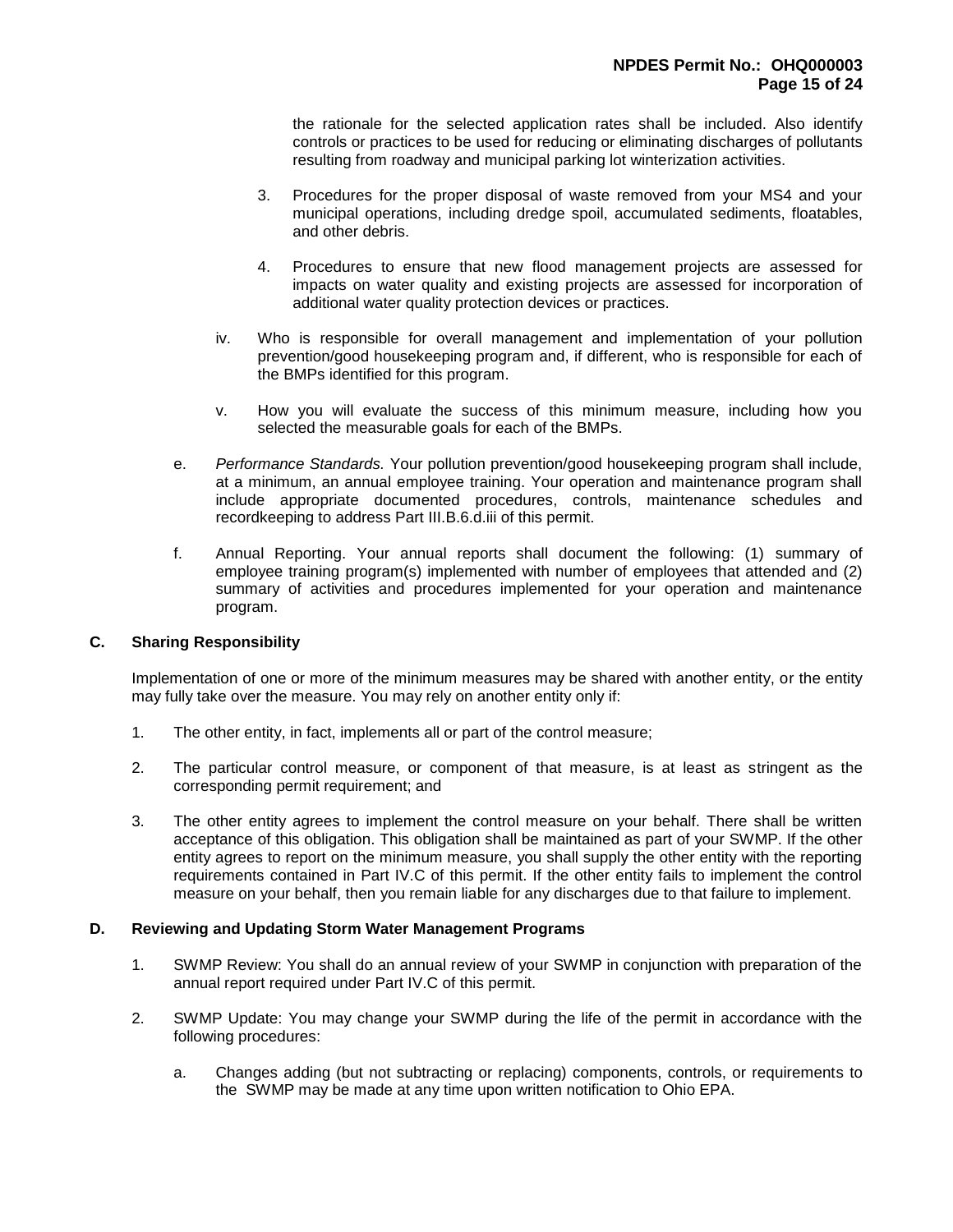- b. Changes replacing an ineffective or infeasible BMP specifically identified in the SWMP with an alternate BMP may be requested at any time. Unless denied by Ohio EPA, changes proposed in accordance with the criteria below shall be deemed approved and may be implemented 60 days from submittal of the request. If the request is denied, Ohio EPA will send you a written response giving a reason for the decision. Your modification requests shall include the following:
	- i. An analysis of why the BMP is ineffective or infeasible (including cost prohibitive),
	- ii. Expectations on the effectiveness of the replacement BMP, and
	- iii. An analysis of why the replacement BMP is expected to achieve the goals of the BMP to be replaced.
- c. Change requests or notifications shall be made in writing and signed in accordance with Part V.G of this permit.
- 3. SWMP Updates Required by Ohio EPA: Ohio EPA may require changes to the SWMP as needed to:
	- a. Address impacts on receiving water quality caused, or contributed to, by discharges from the MS4;
	- b. Include more stringent requirements necessary to comply with new Federal statutory or regulatory requirements; or
	- c. Include such other conditions deemed necessary by Ohio EPA to comply with the goals and requirements of ORC 6111 and the Clean Water Act.
	- d. Changes requested by Ohio EPA will be made in writing, set forth the time schedule for you to develop the changes, and offer you the opportunity to propose alternative program changes to meet the objective of the requested modification. All changes required by Ohio EPA will be made in accordance with Ohio Administrative Code (OAC) 3745-47.
- 4. Transfer of Ownership, Operational Authority, or Responsibility for SWMP Implementation: You shall implement the SWMP on all new areas added to your portion of the MS4 (or for which you become responsible for implementation of storm water quality controls) as expeditiously as practicable, but not later than one year from addition of the new areas. Implementation may be accomplished in a phased manner to allow additional time for controls that cannot be implemented immediately. An exception to this one year timeframe exists for requirements associated with the comprehensive storm sewer system map and dry-weather screening of storm water outfalls. If you will be unable to complete these requirements within one year from the addition of the new areas, you shall provide an alternative schedule to complete with the following annual report.
	- a. Within 90 days of a transfer of ownership, operational authority, or responsibility for SWMP implementation, you shall have a plan for implementing your SWMP on all affected areas. The plan may include schedules for implementation. Information on all new annexed areas and any resulting updates required to the SWMP shall be included in the annual report.
	- b. Only those portions of the SWMPs specifically required as permit conditions shall be subject to modification. Addition of components, controls, or requirements by the permittee(s) and replacement of an ineffective or infeasible BMP implementing a required component of the SWMP with an alternate BMP expected to achieve the goals of the original BMP shall be considered minor changes to the SWMP and not modifications to the permit.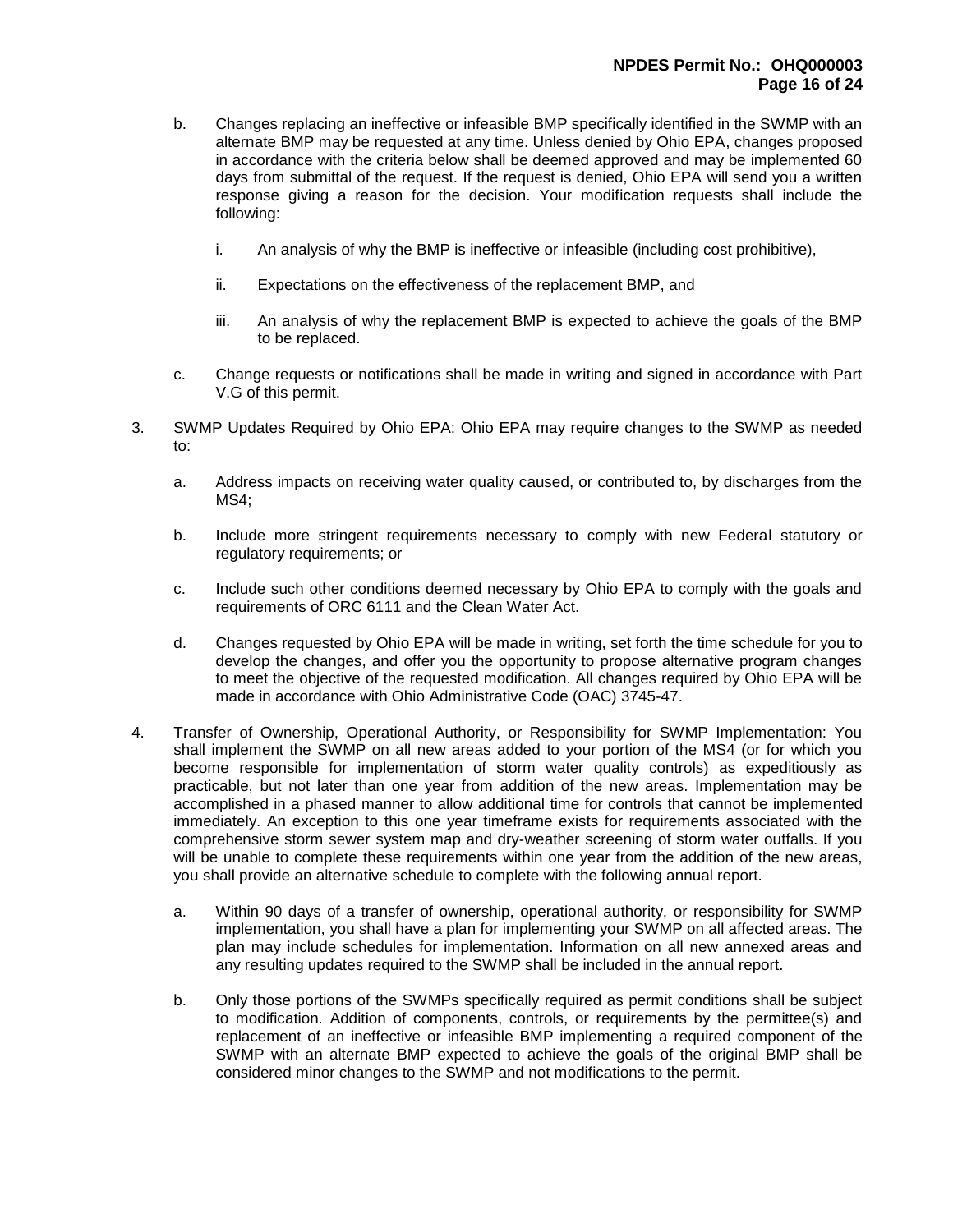## **PART IV. EVALUATING, RECORD KEEPING AND REPORTING**

### **A. Evaluating**

1. You shall evaluate program compliance, the appropriateness of identified BMPs, and progress toward achieving identified measurable goals and satisfying performance standards.

## **B. Record Keeping**

- 1. You shall retain copies of all reports required by this permit, a copy of the NPDES permit, and records of all data used to complete the NOI application for this permit, for a period of at least three years from the date of the report or application, or for the term of this permit, whichever is longer. This period may be extended by request of Ohio EPA at any time.
- 2. You shall submit your records to Ohio EPA only when specifically asked to do so. You shall retain the SWMP required by this permit (including a copy of the permit language) at a location accessible to Ohio EPA. You shall make your records, including the NOI, annual reports and the SWMP, available to the public if requested to do so in writing.

### **C. Reporting**

You shall submit annual reports to the director by the first day of April for each year that this permit is in effect. If you had coverage under the previous version of this permit you shall submit your 2014 annual report by April 1, 2015. Each report shall cover the period from January through December of the previous year. You shall use the Annual Report Form provided by the Director or you may request approval to use your own reporting format. The report shall include:

- 1. A most recent Table of Organization for program development and implementation, including a primary point of contact with contact information;
- 2. The status of your compliance with permit conditions and performance standards, an assessment of the appropriateness of the identified BMPs, progress toward achieving the statutory goal of reducing the discharge of pollutants to the MEP, and the measurable goals for each of the minimum control measures. The report shall also include a summary of the specific annual reporting requirements identified for each minimum control measure in Part III.B.1.d, Part III.B.2.d, Part III.B.3.k, Part III.B.4.d, Part III.B.5.g and Part III.B.6.f;
- 3. Results of information collected and analyzed, if any, during the reporting period, including monitoring data used to assess the success of the program at reducing the discharge of pollutants to the MEP;
- 4. A summary of the storm water activities you plan to undertake during the next reporting cycle (including an implementation schedule);
- 5. Proposed changes to your SWMP, including changes to any BMPs or any identified measurable goals that apply to the program elements;
- 6. Identify and summarize any variances granted under your storm water program regulations and requirements.

### **PART V. STANDARD PERMIT CONDITIONS**

## **A. Duty to Comply**

You shall comply with all conditions of this permit. Any permit noncompliance constitutes a violation of ORC 6111 and is grounds for enforcement action.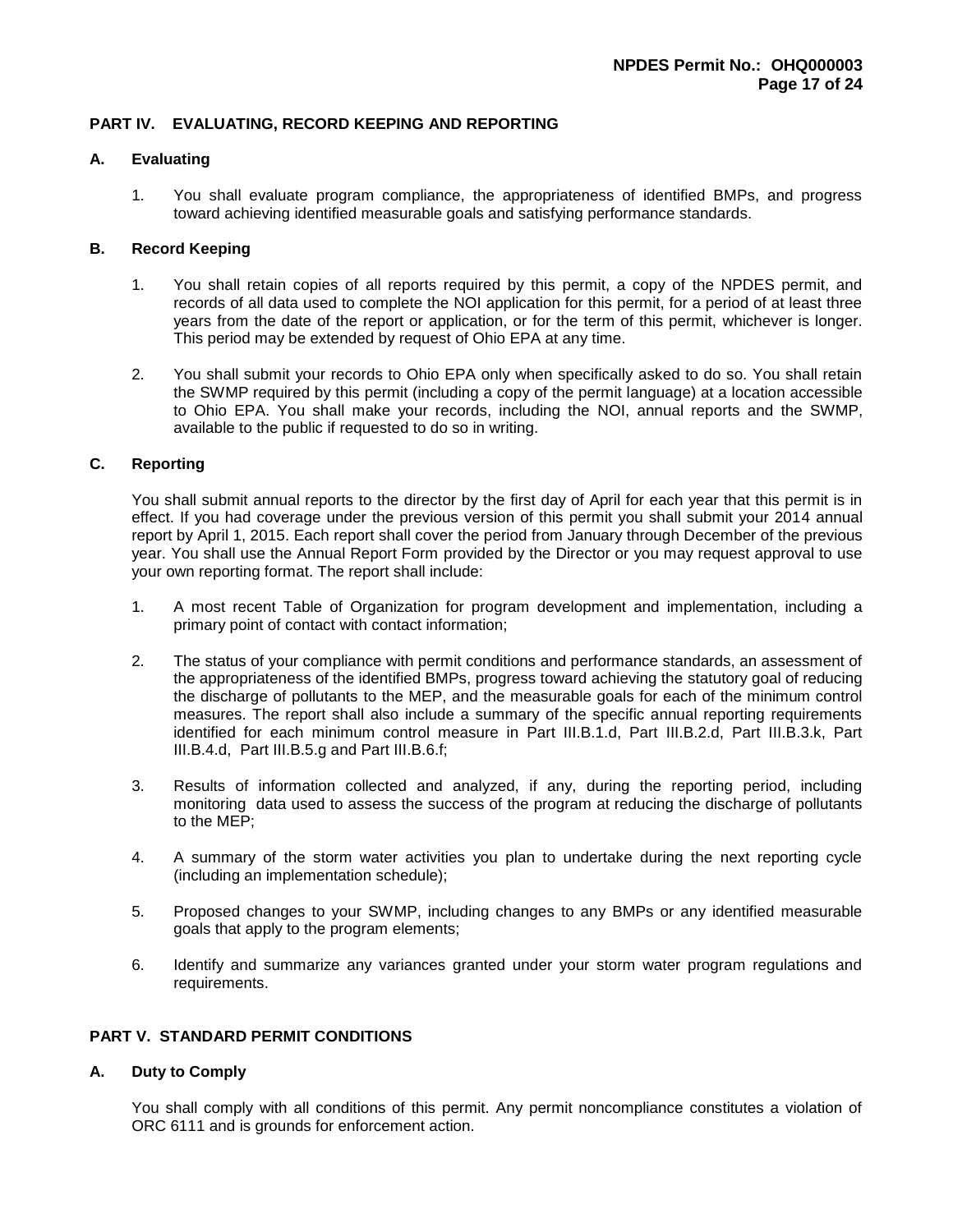Ohio law imposes penalties and fines for persons who knowingly make false statements or knowingly swear or affirm the truth of a false statement previously made.

### **B. Continuation of the Expired General Permit**

An expired general permit continues in force and effect until a new general permit is issued.

### **C. Need to Halt or Reduce Activity Not a Defense**

It shall not be a defense for you in an enforcement action that it would have been necessary to halt or reduce the permitted activity in order to maintain compliance with the conditions of this permit.

### **D. Duty to Mitigate**

You shall take all reasonable steps to minimize or prevent any discharge in violation of this permit which has a reasonable likelihood of adversely affecting human health or the environment.

## **E. Duty to Provide Information**

You shall furnish to the director, within seven days or as indicated in the written request, any information which the director may request to determine whether cause exists for modifying, revoking and reissuing, or terminating this permit or to determine compliance with this permit. You shall also furnish to the director upon request copies of records required to be kept by this permit.

## **F. Other Information**

If you become aware that you failed to submit any relevant facts or submitted incorrect information in the NOI, SWMP, or in any other report to the director, you shall promptly submit such facts or information.

#### **G. Signatory Requirements**

All NOIs, SWMPs, reports, certifications or information submitted to the director shall be signed.

- 1. These items shall be signed as follows:
	- a. For a corporation: By a responsible corporate officer. For the purpose of this section, a responsible corporate officer means:
		- i. A president, secretary, treasurer or vice-president of the corporation in charge of a principal business function, or any other person who performs similar policy or decisionmaking functions for the corporation; or
		- ii. The manager of one or more manufacturing, production or operating facilities, provided, the manager is authorized to make management decisions which govern the operation of the regulated facility including having the explicit or implicit duty of making major capital investment recommendations, and initiating and directing other comprehensive measures to assure long-term environmental compliance with environmental laws and regulations; the manager can assure that the necessary systems are established or actions taken to gather complete and accurate information for permit application requirements; and where authority to sign documents has been assigned or delegated to the manager in accordance with corporate procedures;
	- b. For a partnership or sole proprietorship: By a general partner or the proprietor, respectively; or
	- c. For a municipality, State, Federal or other public agency; by either a principal executive officer or ranking elected official. For purposes of this section, a principal executive officer of a Federal agency includes: (1) the chief executive officer of the agency, or (2) a senior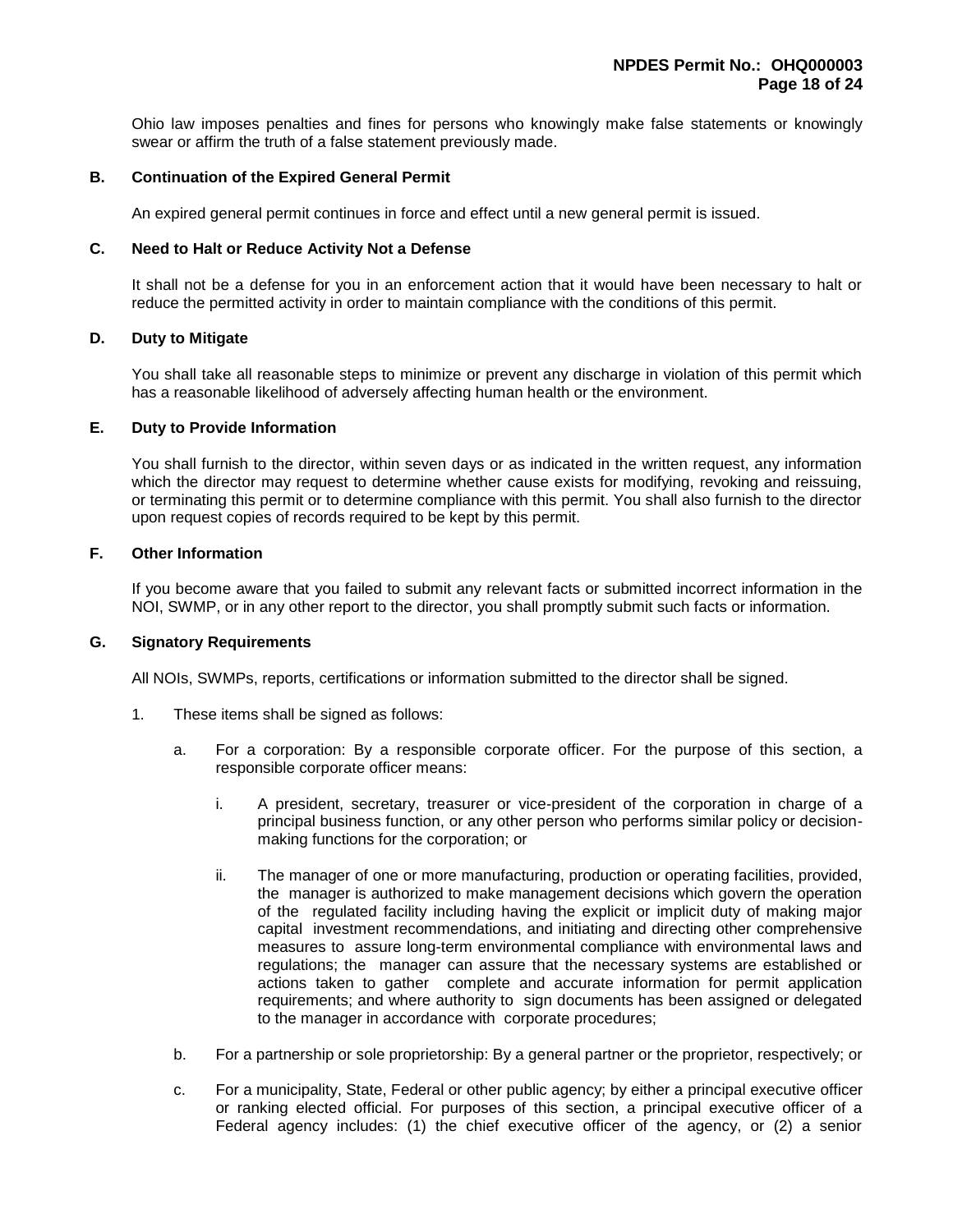executive officer having responsibility for the overall operations of a principal geographic unit of the agency (e.g., Regional Administrators of U.S. EPA).

- 2. All reports required by the permits and other information requested by the director shall be signed by a person described in Part V.G.1 of this permit or by a duly authorized representative of that person. A person is a duly authorized representative only if:
	- a. The authorization is made in writing by a person described in Part V.G.1 of this permit and submitted to the director;
	- b. The authorization specifies either an individual or a position having responsibility for the overall operation of the regulated facility or activity, such as the position of plant manager, operator of a well or well field, superintendent, position of equivalent responsibility, or an individual or position having overall responsibility for environmental matters for the company. (A duly authorized representative may thus be either a named individual or any individual occupying a named position); and
	- c. The written authorization is submitted to the director.
- 3. *Changes to authorization*. If an authorization under Part V.G.2 of this permit is no longer accurate because a different individual or position has responsibility for the overall operation of the facility, a new authorization satisfying the requirements of Part V.G.2 of this permit must be submitted to director prior to or together with any reports, information or applications to be signed by an authorized representative.
- 4. *Certification*. Any person signing documents under Parts V.G.1 or V.G.2 of this permit shall make the following certification:

"I certify under penalty of law that this document and all attachments were prepared under my direction or supervision in accordance with a system designed to assure that qualified personnel properly gather and evaluate the information submitted. Based on my inquiry of the person or persons who manage the system, or those persons directly responsible for gathering the information, the information submitted is, to the best of my knowledge and belief, true, accurate and complete. I am aware that there are significant penalties for submitting false information, including the possibility of fine and imprisonment for knowing violations."

5. *Falsification.* Ohio law imposes penalties and fines for persons who knowingly make false statements or knowingly swear or affirm the truth of a false statement previously made.

## **H. Property Rights**

The issuance of this permit does not convey any property rights of any sort, nor any exclusive privilege, nor does it authorize any injury to private property nor any invasion of personal rights, nor any infringement of Federal, State or local laws or regulations.

#### **I. Proper Operation and Maintenance**

You shall, at all times, properly operate and maintain all facilities and systems of treatment and control (and related appurtenances) which are installed or used by you to achieve compliance with the conditions of this permit and with the conditions of your SWMP. Proper operation and maintenance also includes adequate laboratory controls and appropriate quality assurance procedures. Proper operation and maintenance requires the operation of backup or auxiliary facilities or similar systems, installed by you only when the operation is necessary to achieve compliance with the conditions of this permit.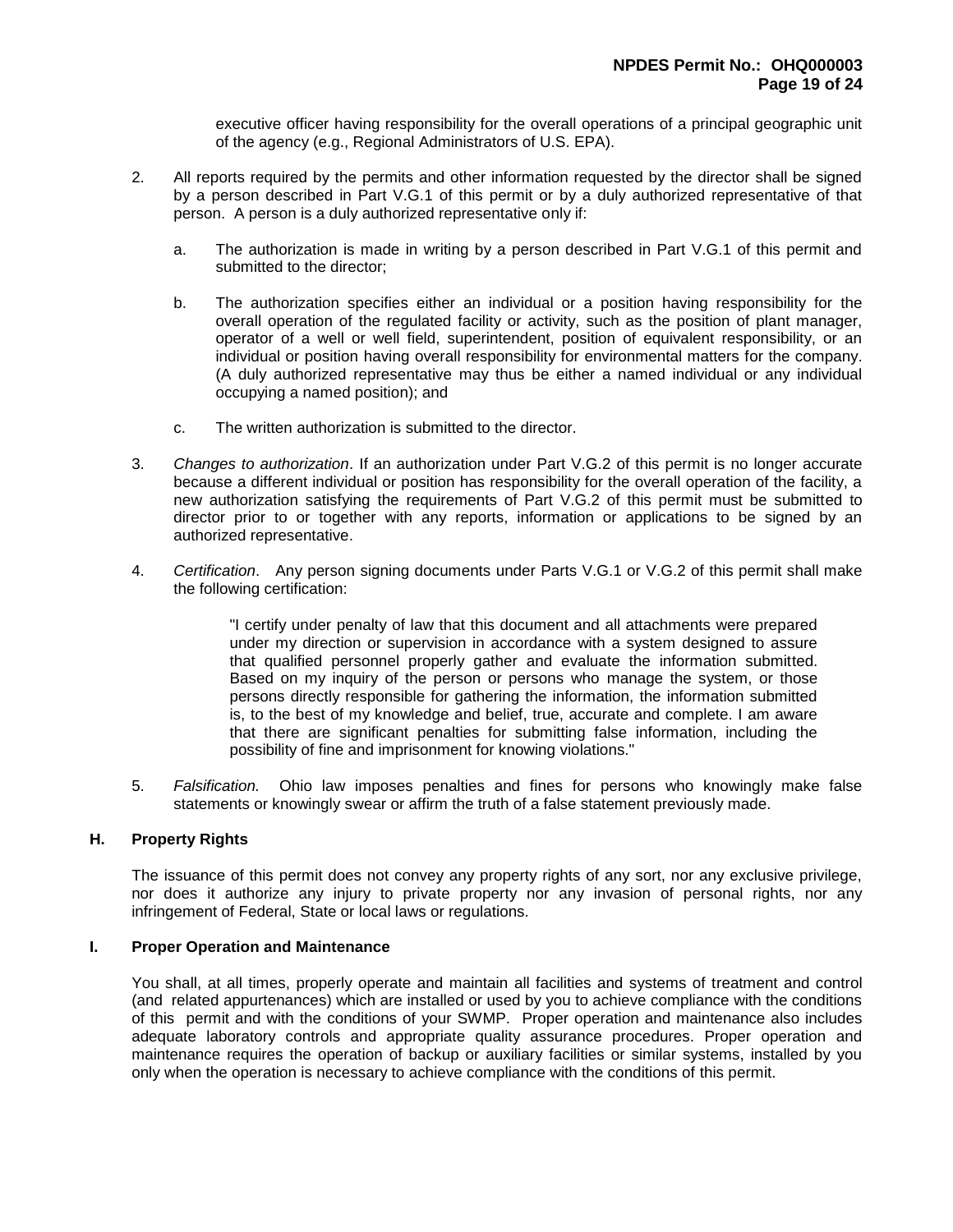#### **J. Inspection and Entry**

You shall allow Ohio EPA or an authorized representative upon the presentation of credentials and other documents as may be required by law, to do any of the following:

- 1. Enter your premises at reasonable times where a regulated facility or activity is located or conducted or where records must be kept under the conditions of this permit;
- 2. Have access to and copy at reasonable times, any records that must be kept under the conditions of this permit;
- 3. Inspect at reasonable times any facilities or equipment (including monitoring and control equipment) practices, or operations regulated or required under this permit; and
- 4. Sample or monitor at reasonable times, for the purposes of assuring permit compliance or as otherwise authorized by the Clean Water Act, any substances or parameters at any location.

## **K. Permit Actions**

This permit may be modified, revoked and reissued, or terminated for cause. The filing of a request by the permittee for a permit modification, revocation and reissuance, or termination, or a notification of planned changes or anticipated noncompliance does not stay any permit condition.

#### **L. Permit Transfers**

Permit transfers shall be in accordance with OAC 3745-38-02(K).

#### **M. Anticipated Noncompliance**

You shall give advance notice to Ohio EPA of any planned changes in the permitted small MS4 or activity which may result in noncompliance with this permit.

## **N. State Environmental Laws**

No condition of this permit shall release you from any responsibility or requirements under other environmental statutes or regulations.

### **O. Severability**

The provisions of this permit are severable, and if any provision of this permit or the application of any provision of this permit to any circumstance, is held invalid, the application of such provision to other circumstances, and the remainder of this permit shall not be affected thereby.

## **P. Procedures for Modification or Revocation**

Permit modification or revocation will be conducted in accordance with OAC Chapter 3745-38.

#### **Q. Requiring an Individual Permit or an Alternative General Permit**

1. *Request by permitting authority*. Ohio EPA may require any person authorized by this permit to apply for and/or obtain either an individual NPDES permit or coverage under an alternative NPDES general permit. Any interested person may petition Ohio EPA to take action under this paragraph. Where Ohio EPA requires you to apply for an individual NPDES permit or coverage under an alternative NPDES general permit, Ohio EPA will notify you in writing that a permit application is required. This notification shall include a brief statement of the reasons for this decision, an application form, a statement setting a deadline for you to file the application, and a statement that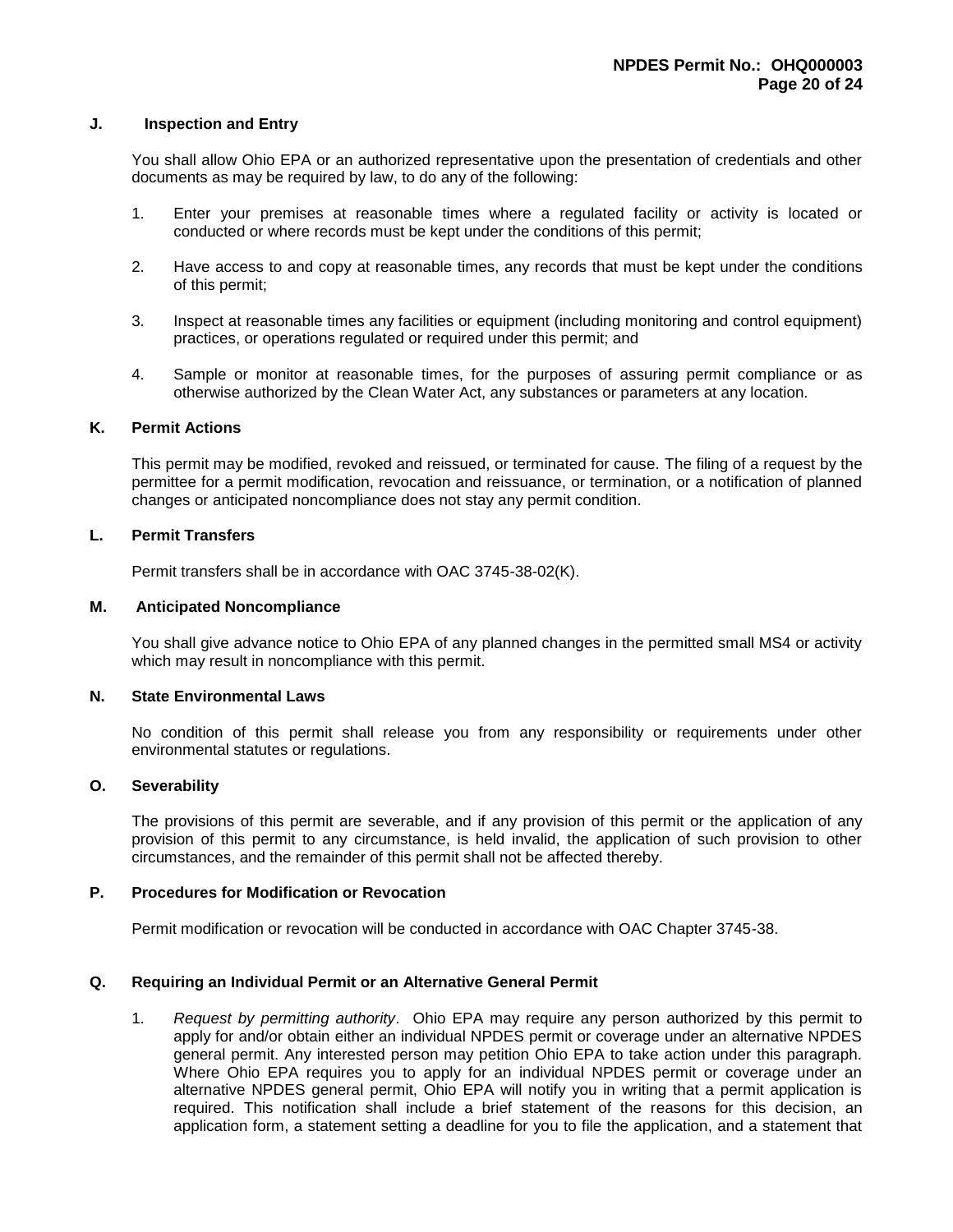on the effective date of issuance or denial of the individual NPDES permit or the alternative NPDES general permit coverage as it applies to the individual permittee, coverage under this general permit shall automatically terminate. Ohio EPA may grant additional time to submit the application upon request of the applicant. If you fail to submit in a timely manner an individual NPDES permit application or an NOI for coverage under an alternative NPDES general permit as required by Ohio EPA under this paragraph, then the applicability of this permit to you is automatically terminated at the end of the day specified by Ohio EPA for application submittal.

- 2. *Request by permittee.* Any discharger authorized by this permit may request to be excluded from the coverage of this permit by applying for an individual permit. In such cases, you must submit an individual application in accordance with the requirements of OAC Chapter 3745-33, with reasons supporting the request, to Ohio EPA. The request may be granted by issuance of any individual permit or an alternative general permit if the reasons cited by you are adequate to support the request.
- 3. *General permit termination*. When an individual NPDES permit is issued to a discharger otherwise subject to this permit, or you are authorized to discharge under an alternative NPDES general permit, the applicability of this permit to the MS4 is automatically terminated on the effective date of the individual permit or the date of authorization of coverage under the alternative general permit, whichever the case may be. When an individual NPDES permit is denied to an operator otherwise subject to this permit, or the operator is denied for coverage under an alternative NPDES general permit, the applicability of this permit to the MS4 is automatically terminated on the date of such denial, unless otherwise specified by Ohio EPA.

### **R. Oil and Hazardous Substance Liability**

Nothing in this permit shall be construed to preclude the institution of any legal action or relieve the permittee from any responsibilities, liabilities or penalties to which the permittee is or may be subject under section 311 of the CWA or 40 CFR Part 112. 40 CFR Part 112 establishes procedures, methods and equipment and other requirements for equipment to prevent the discharge of oil from nontransportation-related onshore and offshore facilities into or upon the navigable surface waters of the state or adjoining shorelines.

## **S. Duty to Reapply**

If the permittee wishes to continue an activity regulated by this permit after the expiration date of this permit, the permittee must apply for and obtain a new permit.

## **T**. **Bypass**

The provisions of 40 CFR Section 122.41(m), relating to "Bypass," are specifically incorporated herein by reference in their entirety. For definition of "Bypass," see Part VI.

#### **U. Upset**

The provisions of 40 CFR Section 122.41(n), relating to "Upset," are specifically incorporated herein by reference in their entirety. For definition of "Upset," see Part VI.

#### **V. Monitoring and Records**

The provisions of 40 CFR Section 122.41(j), relating to "Monitoring and Records," are specifically incorporated herein by reference in their entirety.

#### **W. Reporting Requirements**

The provisions of 40 CFR Section 122.41(l), relating to "Reporting Requirements," are specifically incorporated herein by reference in their entirety.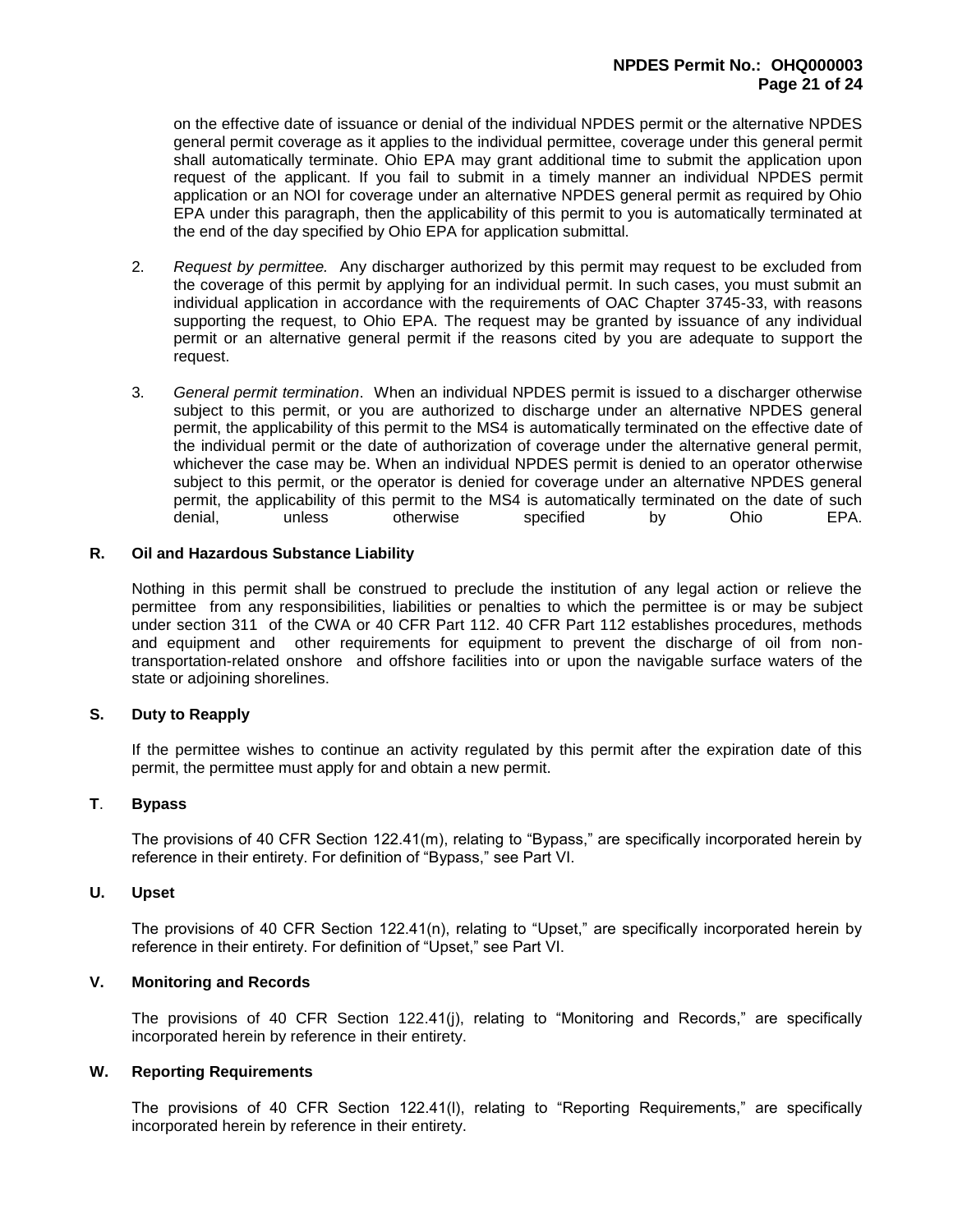## **PART VI. DEFINITIONS**

All definitions contained in Section 502 of the Act and 40 CFR 122 shall apply to this permit and are incorporated herein by reference. For convenience, simplified explanations of some regulatory/statutory definitions have been provided, but in the event of a conflict, the definition found in the Statute or Regulation takes precedence.

Please see the following web site for Federal and State laws related to Ohio EPA's Division of Surface Water: [http://epa.ohio.gov/dsw/dswrules.aspx.](http://epa.ohio.gov/dsw/dswrules.aspx)

Please see the following web site for Storm Water Program forms and other guidance documents associated with this general permit: [http://epa.ohio.gov/dsw/storm/index.aspx.](http://epa.ohio.gov/dsw/storm/index.aspx)

*Best Management Practices (BMPs)* means schedules of activities, prohibitions of practices, maintenance procedures, and other management practices to prevent or reduce the pollution of surface waters of the state. BMPs also include treatment requirements, operating procedures, and practices to control runoff, spillage or leaks, sludge or waste disposal, or drainage from raw material storage. For guidance, please see U.S. EPA's National Menu of BMPs at [http://water.epa.gov/polwaste/npdes/swbmp/index.cfm.](http://water.epa.gov/polwaste/npdes/swbmp/index.cfm)

Bypass means the intentional diversion of waste streams from any portion of a treatment facility.

Control *Measure*, as used in this permit, refers to any Best Management Practice or other method used to prevent or reduce the discharge of pollutants to surface waters of the state.

CWA or *The Act* means the Clean Water Act (formerly referred to as the Federal Water Pollution Control Act or Federal Water Pollution Control Act Amendments of 1972) Pub.L. 92-500, as amended Pub. L. 95- 217, Pub. L. 95-576, Pub. L. 96-483 and Pub. L. 97-117, 33 U.S.C. 1251 et. seq.

*Director* means the director of the Ohio Environmental Protection Agency.

*Discharge*, when used without a qualifier, refers to "discharge of a pollutant" as defined at 40 CFR 122.2.

*Green Infrastructure* means wet weather management approaches and technologies that utilize, enhance or mimic the natural hydrologic cycle processes of infiltration, evapotranspiration and reuse. For guidance, please see [http://water.epa.gov/infrastructure/greeninfrastructure/.](http://water.epa.gov/infrastructure/greeninfrastructure/)

*Illicit* Connection means any man-made conveyance connecting an illicit discharge directly to a municipal separate storm sewer.

*Illicit Discharge* is defined at 40 CFR 122.26(b)(2) and refers to any discharge to a municipal separate storm sewer that is not entirely composed of storm water, except discharges authorized under an NPDES permit (other than the NPDES permit for discharges from the MS4) and discharges resulting from firefighting activities.

*Large MS4* means all municipal separate storm sewer systems that are located in an incorporated place with a population of two hundred fifty thousand or more as determined by the 1990 census by the United States bureau of census.

*Larger Common Plan of Development or Sale* means a contiguous area where multiple separate and distinct construction activities may be taking place at different times on different schedules under one plan.

*Medium MS4* means all municipal separate storm sewer systems that are located in an incorporated place with a population of one hundred thousand or more, but less than two hundred fifty thousand as determined by the 1990 census by the United States bureau of census.

*MEP* is an acronym for "Maximum Extent Practicable," the technology-based discharge standard for Municipal Separate Storm Sewer Systems to reduce pollutants in storm water discharges that was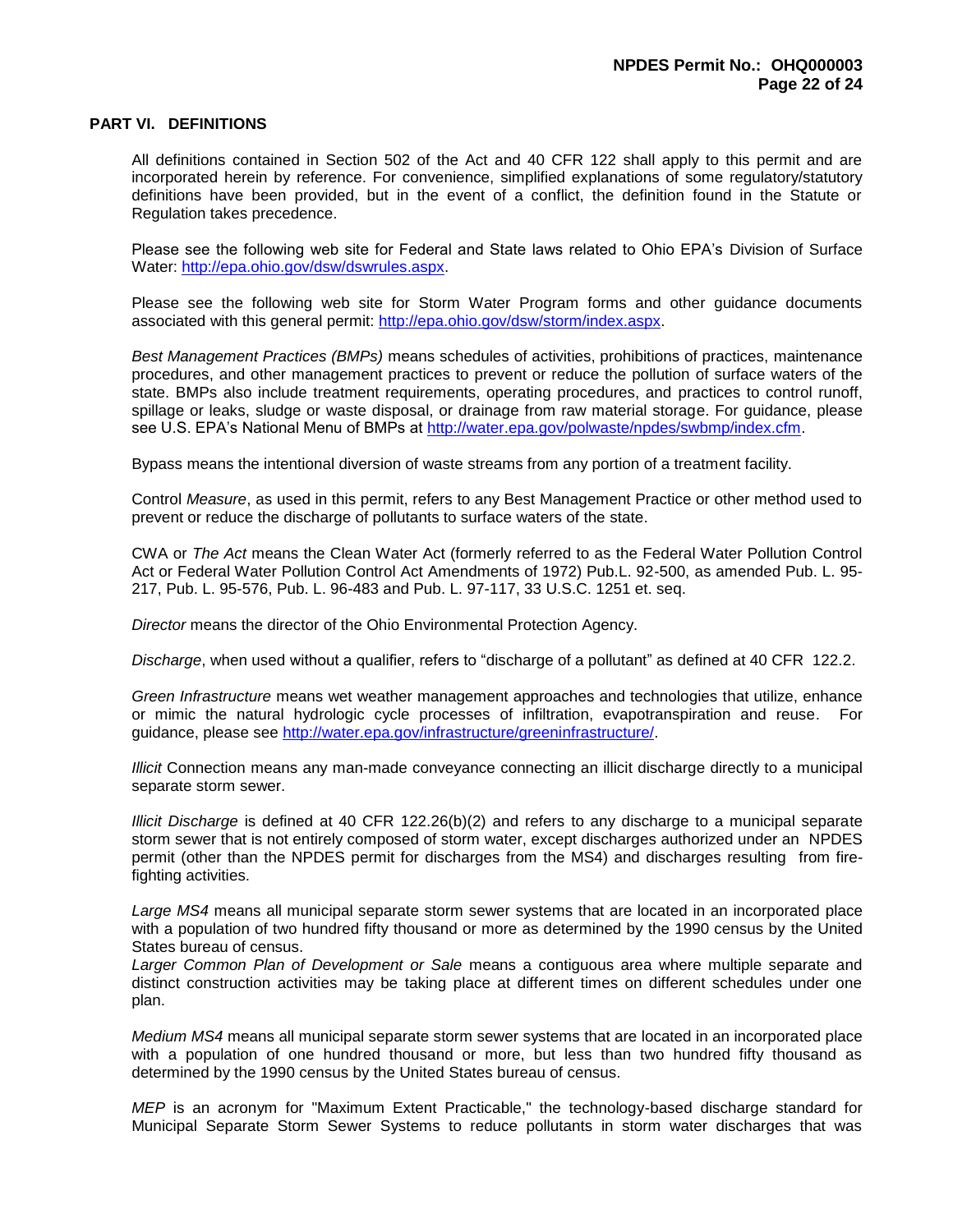established by CWA §402(p). A discussion of MEP as it applies to small MS4s is found at 40 CFR 122.34.

*MS4* means municipal separate storm sewer system which means a conveyance or system of conveyances (including roads with drainage systems, municipal streets, catch basins, curbs, gutters, ditches, man-made channels, or storm drains) that are:

- Owned or operated by the federal government, state, municipality, township, county, district, or other public body (created by or pursuant to state or federal law) including special district under state law such as a sewer district, flood control district or drainage districts, or similar entity, or a designated and approved management agency under section 208 of the act that discharges into surface waters of the state; and
- Designed or used for collecting or conveying solely storm water,
- Which is not a combined sewer, and
- Which is not a part of a publicly owned treatment works.

*NOI* is an acronym for "Notice of Intent" which means the mechanism used to "register" for coverage under a general permit.

*Non-traditional MS4* means systems similar to separate storm sewer systems in municipalities, such as systems at military bases, hospitals, public universities or prison complexes, and highways and other thoroughfares. The term does not include separate storm sewer systems in very discrete areas such as individual buildings.

*Off-Lot Home Sewage Treatment System (HSTS)* means a system designed to treat home sewage onsite and discharges treated wastewater off-lot.

*Ohio EPA* means the Ohio Environmental Protection Agency.

*On-Lot Home Sewage Treatment System (HSTS)* means a system designed to treat home sewage on-lot with no discharges leaving the lot.

*Outfall from an MS4* means a point source at the point where a municipal separate storm sewer discharges to surface waters of the state and does not include open conveyances connecting two municipal separate storm sewers, or pipes, tunnels or other conveyances that connect segments of the same stream or other surface waters of the state and are used to convey waters of the state.

*Small MS4* means all municipal separate storm sewer systems that are neither a large MS4 nor a medium MS4.

Storm Water is defined at 40 CFR 122.26(b)(13) and means storm water runoff, snow melt runoff, and surface runoff and drainage.

*Storm Water Management Program (SWMP)* refers to a comprehensive program to manage the quality of storm water discharged from the municipal separate storm sewer system.

*Surface Waters of the state* means all streams, lakes, reservoirs, ponds, marshes, wetlands, or other waterways which are situated wholly or partly within the boundaries of the state, except those private waters which do not combine or affect a junction with a surface water. Waters defined as sewerage systems, treatment works, or disposal systems in Section 6111.01 of the ORC are not included.

*SWMP* is an acronym for "Storm Water Management Program."

*Upset* means an exceptional incident in which there is unintentional and temporary noncompliance with technology based permit effluent limitations because of factors beyond the reasonable control of the permittee. An upset does not include noncompliance to the extent caused by operational error, improperly